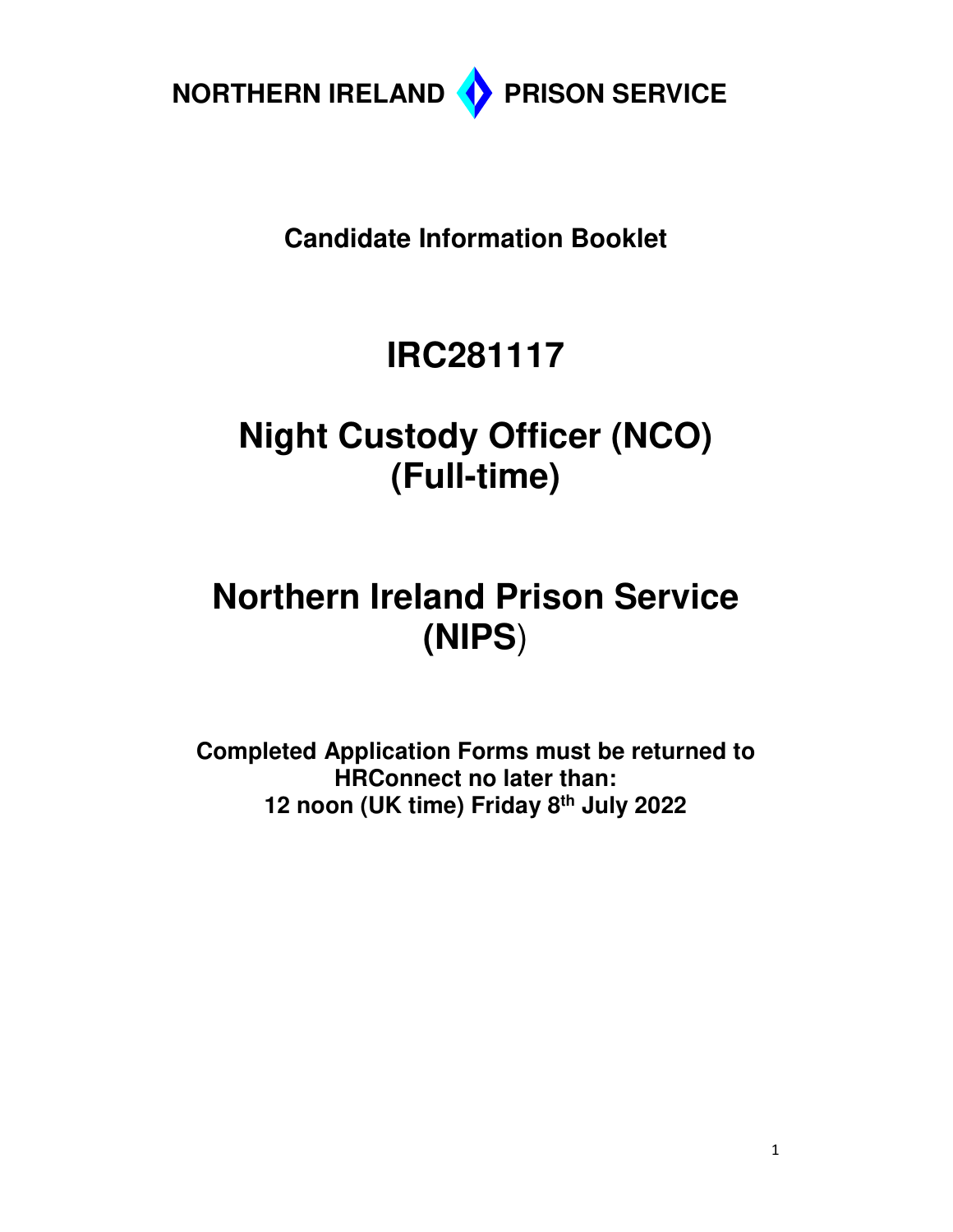## **Communication between HRConnect and you**

HRConnect will issue electronically as many competition communications as possible (**either via email or SMS**), you should therefore check your email account (including junk mail folder) /SMS messages to make sure that you don't miss any important communications in relation to this competition. There may, however, still be a necessity to issue some correspondence by hard copy mail. You should also ensure that you make HRConnect aware of any change to your contact details during the lifetime of this competition

## **Contents:**

# **Page**

| Foreword                            |    |
|-------------------------------------|----|
| Background                          | 4  |
| <b>Job Specification</b>            | 5  |
| <b>Key Responsibilities</b>         | 9  |
| <b>Assessment Process</b>           | 12 |
| <b>NICS Competency Framework</b>    | 18 |
| <b>Interview Criteria</b>           | 19 |
| <b>Interview Guidance</b>           | 23 |
| <b>Application Process Guidance</b> | 24 |
| Security/Vetting                    | 28 |
| <b>Health Criteria/Requirements</b> | 29 |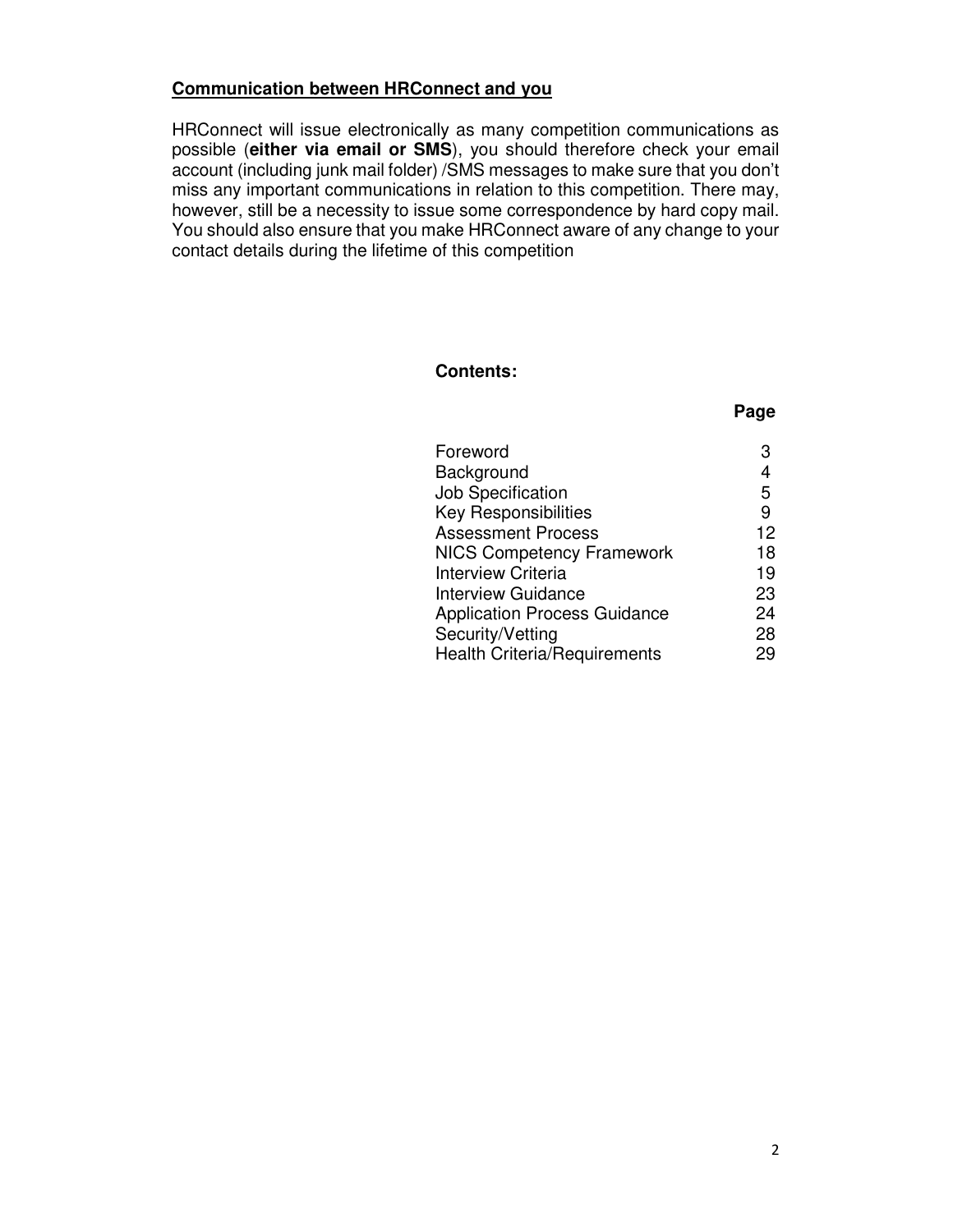#### **FOREWORD**

Thank you for your interest in becoming a Night Custody Officer in the Northern Ireland Prison Service. Prison is a complex working environment and the role of a Night Custody Officer is both challenging and rewarding.

Challenging, in terms of the individuals who will be in your care; rewarding, because you will have the opportunity to make a difference as you challenge and support them and to play your part in building a safer community.

We are looking for individuals from all parts of our community who are motivated, courageous, respectful, resilient and compassionate; people who want to work as part of a professional team in a dynamic environment.

If you believe you have what it takes to be a Night Custody Officer, then I would encourage you to apply. Successful candidates will undergo extensive training and will receive support and guidance as they begin working with prisoners.

The role of a Night Custody Officer is about much more than "locking people up," it is about keeping individuals safe and secure, while supporting them through the night should they need help.

If you want a challenging and rewarding job working in a unique environment, then join us and make a real difference.

Rome Armon

**Ronnie Armour Director General, Northern Ireland Prison Service**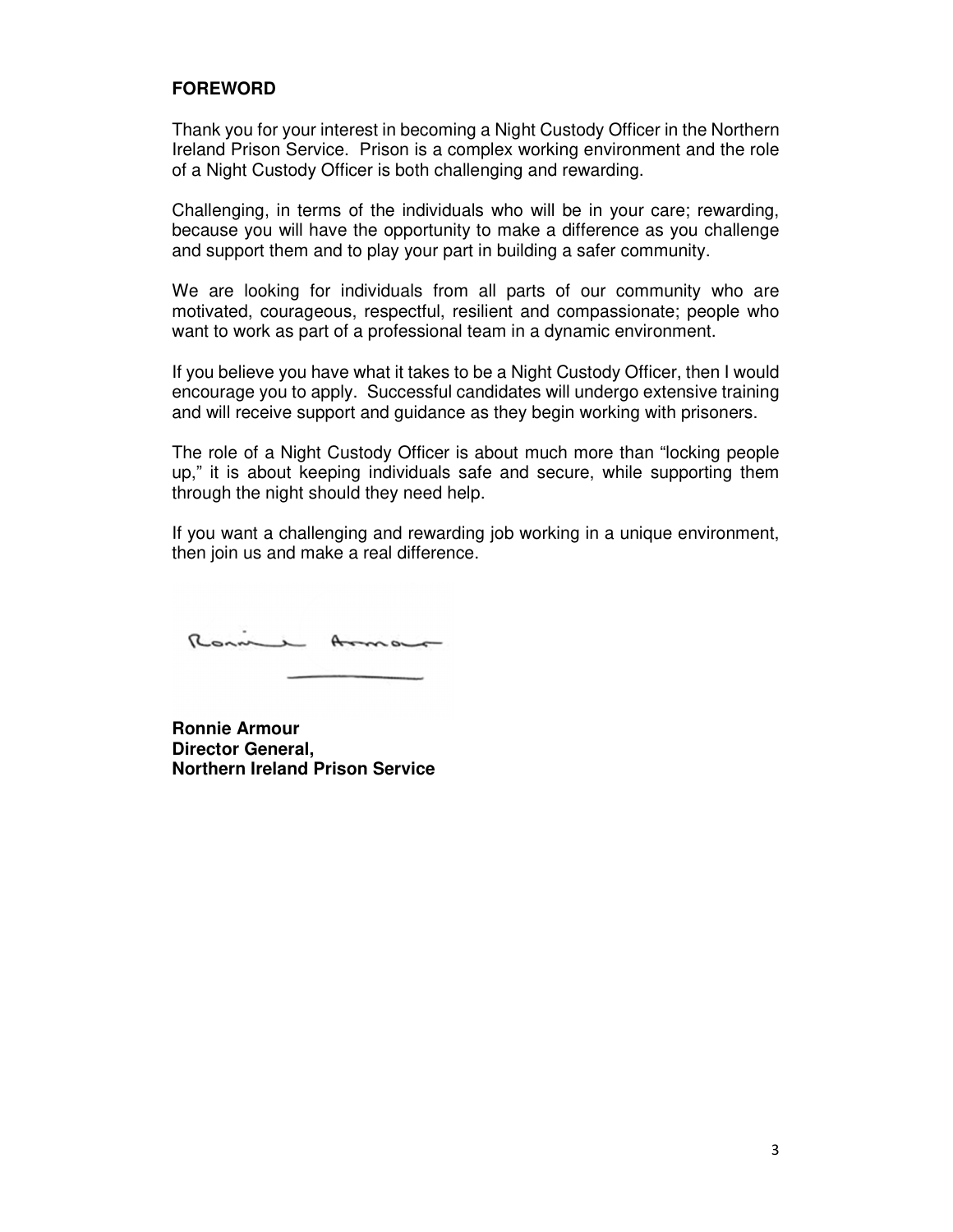#### **BACKGROUND**

#### **About the Northern Ireland Prison Service**

The Northern Ireland Prison Service (NIPS) is part of the Department of Justice (DoJ) and plays a vital role in helping to build a safer community in Northern Ireland. Their core purpose is to keep people safe and secure while they are in prison and to work with them so they can address their offending behaviour and play a positive role when they are released.

#### **NIPS Statement of Purpose and Strategic Priorities**

NIPS core Statement of Purpose is: Building a safer community by challenging and supporting people in our care to change.

#### **Organisational Structure and Staffing**

NIPS is an executive agency of the Department of Justice (DOJ) which is a part of the Northern Ireland Civil Service (NICS). It is responsible for the operation and delivery of services within the Northern Ireland prison system. The NIPS operates under the direction and control of the DoJ, within a statutory framework based on the Prison Act (Northern Ireland) 1953 and the Prison and Young Offenders Centre Rules (Northern Ireland) 1995.

NIPS comprises the three main prison establishments and the Prisoner Escort and Court Custody Services (PECCS).

**Maghaberry Prison** – a high security prison, housing adult male long-term sentenced and remand prisoners in separated and integrated conditions.

**Magilligan Prison** – a medium security prison, housing shorter-term sentenced adult male prisoners. This establishment also has low security accommodation for selected prisoners nearing the end of their sentence.

**Hydebank Wood College and Female Prison** – a medium to low security establishment accommodating remand and sentenced young men between the ages of 18 and 21 and all female prisoners.

**Prisoner Escort and Court Custody Services (PECCS)** – PECCS staff have responsibility for the safe operation of the cell holding areas in each Courthouse throughout Northern Ireland and for producing prisoners in court rooms when required. Additionaly PECCS are a prisoner transport and escorting service for adult males, adult females, young people and children within the Criminal Justice System. Driver/Escort staff use cellular vehicles which hold and deploy, mainly, from Maghaberry Prison.

The main administrative centre for NIPS, Prison Service Headquarters, is located on the Stormont Estate, Belfast, Prison Service College (PSC) is currently located at Hydebank Wood.

Further details on the Northern Ireland Prison Service are available at www.justice-ni.gov.uk/topics/prisons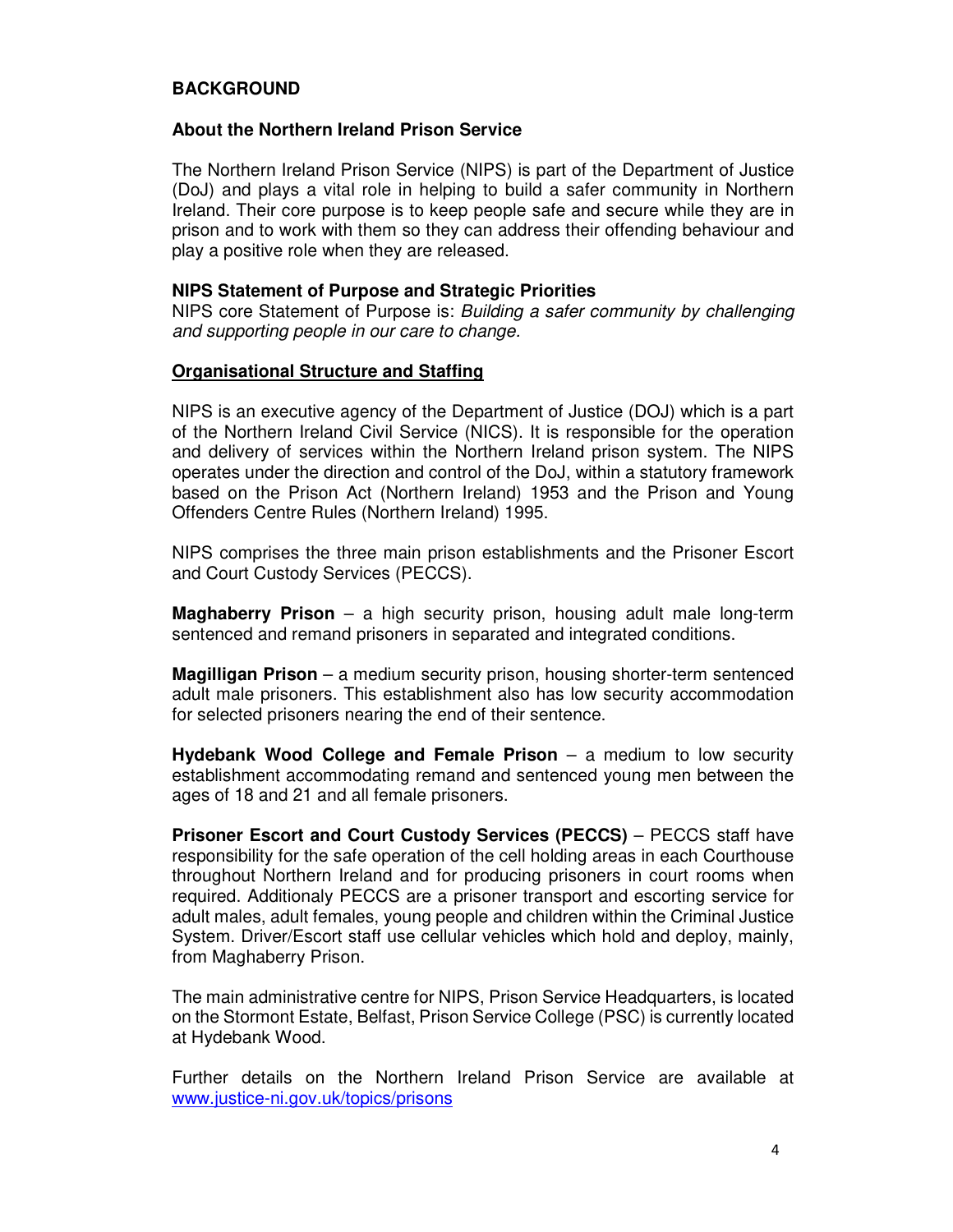## **JOB SPECIFICATION**

There are currently a number of permanent vacancies available at the NCO grade.

Further appointments will be made from this competition as positions become vacant which require the same eligibility criteria and have similar duties and responsibilities.

#### **Location**

NCOs are required to serve in any Prison Establishment in Northern Ireland throughout their career in the NIPS. Currently these are:

- $\triangleright$  Maghaberry Prison near Moira
- $\triangleright$  Magilligan Prison near Limavady
- $\triangleright$  Hydebank Wood College and Female Prison near Belfast

#### **Salary and Allowances (at time of advertising)**

#### **Night Custody Officer**

£24,211 - £27,359 per annum (under review).

The position also attracts a supplementary risk allowance which is currently £3,492 per annum (under review) and a boot allowance of £92.80 per annum. Starting salary will be at the minimum of the scale. Pay progression will be as per current NIPS pay policy.

#### **Working Pattern**

The shift pattern for an NCO is based on an **average 44 hour week**. Normally this will mean seven days on shift, followed by seven days off.

The actual hours worked per week will vary and will include weekends and public/privilege holidays. Some shifts may be designated as standby periods where you must attend for work or training if required. Although the majority of your working hours will be covering night time periods, training will be ongoing and will require some day time attendance. A shift will start when you are on post and will end when you leave your post. Time spent travelling to and from your post is not included as part of your shift. No additional payments or premiums will be paid for working weekends or public and privilege holidays. Shift patterns will change from time to time.

Please note that your rostered hours will on occasions include weekends and public / privilege holidays for which you will receive your normal rate of pay.

#### **Annual Leave**

The annual leave year starts on 1 February and ends on 31 January of the following year. For staff joining NIPS after the leave year has started, entitlement for the remainder of the year will be calculated on a pro-rata basis.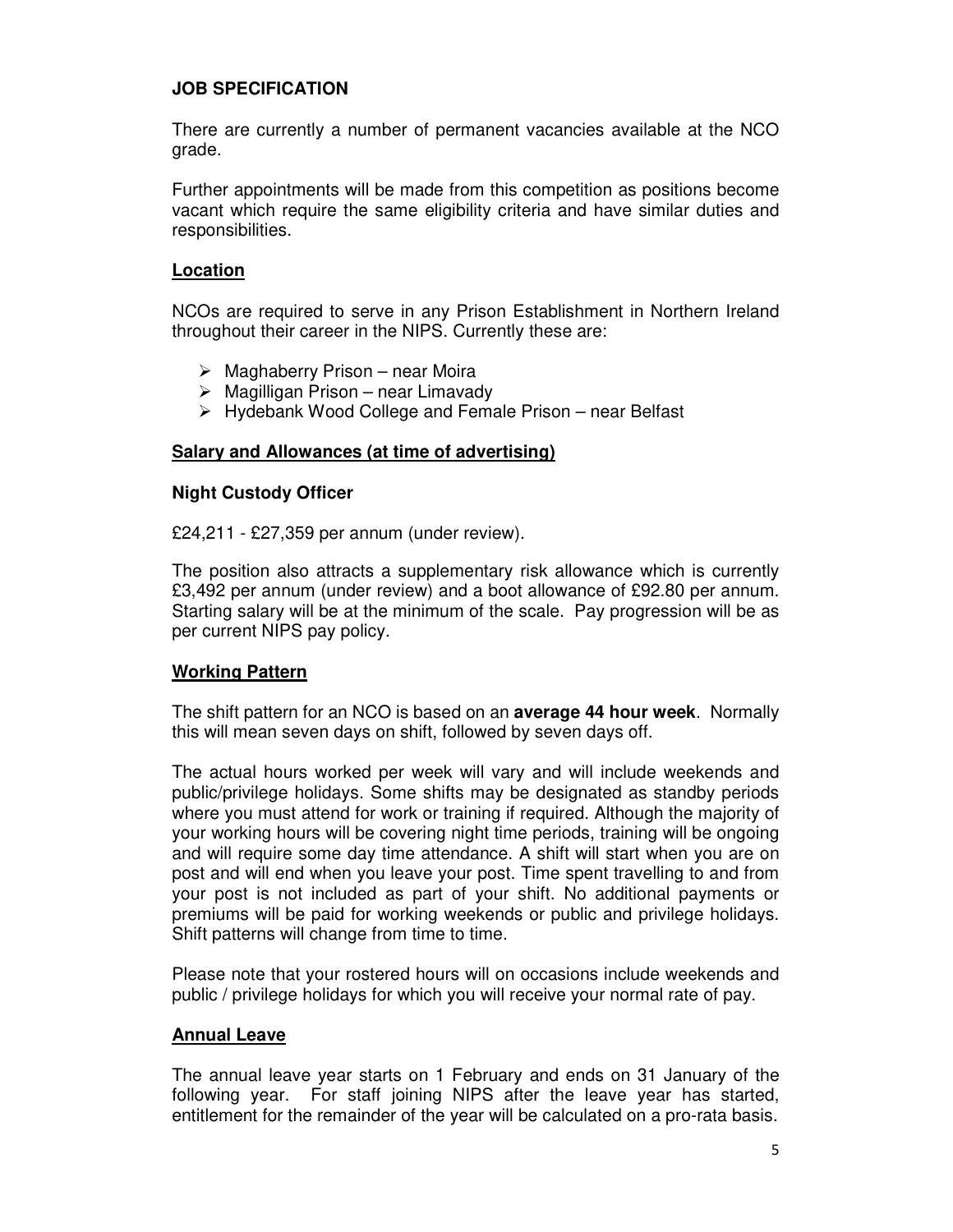Annual leave entitlement for NCOs is calculated in hours (hrs). The successful candidate will be entitled to the equivalent of 325.6 hrs rising to 369.6 hrs (25 days annual leave rising to 30 days after 5 years satisfactory service and 12 days public/privilege holidays allocated in hours).

## **Travel**

NCOs are currently classified as a non-mobile grade. It is your responsibility to bear the cost of daily travel between home and your permanent work place. You may however, be asked to transfer from one prison establishment to another to accommodate business needs and terms and conditions provide for transfer of such non-mobile grades.When you travel to a temporary work place, the mileage you may be entitled to receive is limited to the lesser of either (a) your home to the place visited or (b) the mileage you would have incurred if your journey had begun from your permanent workplace, to the place visited, by the shortest practicable route.

## **Training**

All candidates are required to possess the appropriate knowledge and skills to enable them to effectively and efficiently perform the duties of an NCO prior to being deployed within their located Prison.

All candidates successful in this competition will be required to complete an initial 9 weeks training programme at the Prison Service College at Hydebank Wood and undertake any other training as required to perform the duties of the post they have been assigned to. Starting time on the 1<sup>st</sup> day will be 09.00; thereafter start/finish times will be 08.00 – 16.45 but there will be occasions during job-shadowing when these will be subject to change.

You will be required to attend an extensive training programme on appointment this will include training in Use of Force and Control and Restraint Techniques. At the end of this initial training an assessment of your capability to fulfill your role in the NIPS will be carried out. If the assessment confirms that you have not achieved the acceptable standard your appointment may be terminated.

As well as a high level of occupational competence, successful candidates will be required to conduct themselves in line with the standards required for the conduct of NIPS employees. Should you display unacceptable behaviour, or a conduct issue arises, this may result in dismissal.

At the end of the initial training an assessment of your capability to fulfil your role in the NIPS will be carried out. If the assessment confirms you have not achieved the acceptable standard your appointment may be terminated.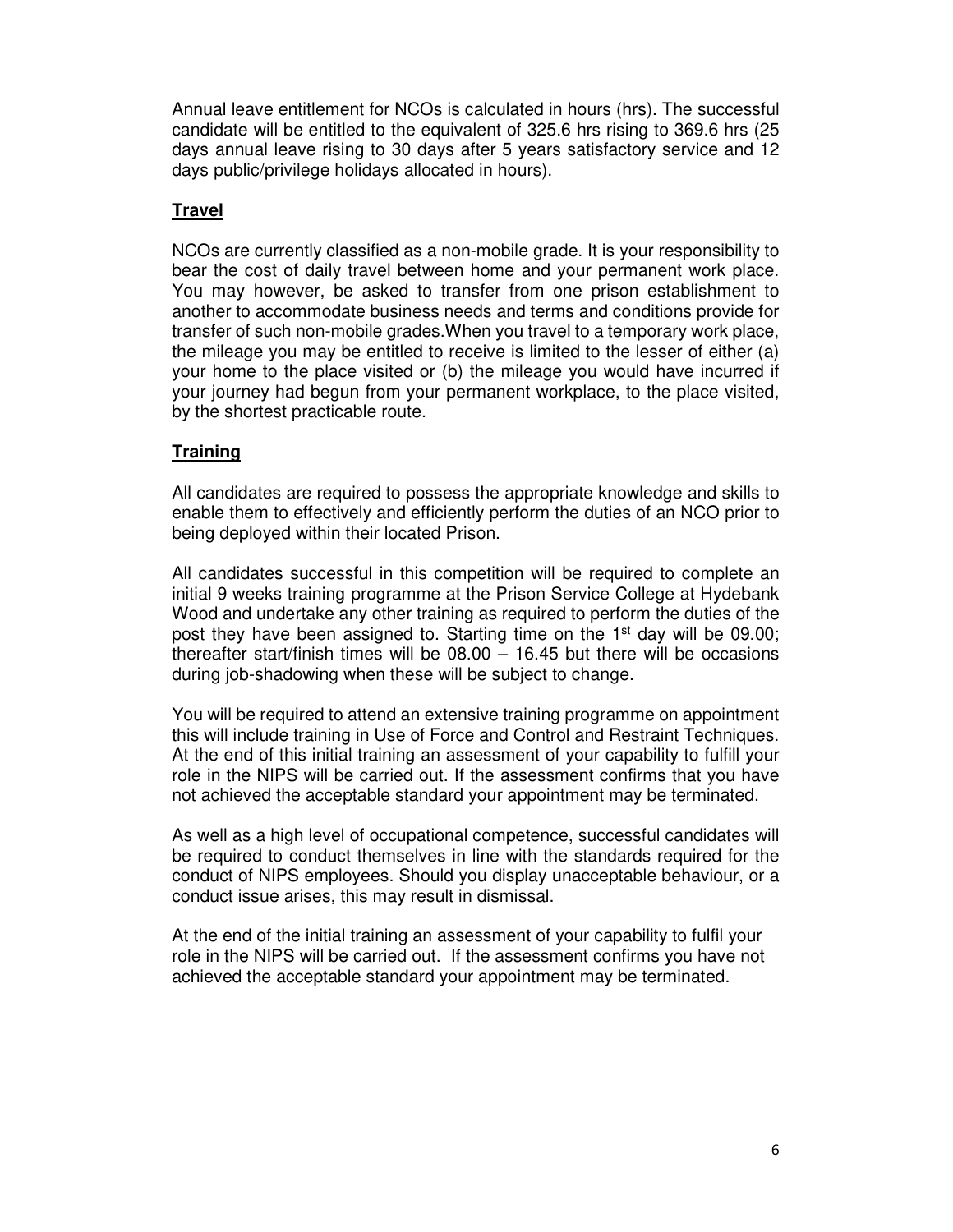# **Pensions**

The NICS offers all employees an attractive pension package. Further details can be found on the Principal Civil Service Pensions Scheme (Northern Ireland) website at www.finance-ni.gov.uk/civilservicepensions-ni

## **Vetting Requirements**

Those successful at interview will require clearance to Counter Terrorist Check (CTC), and an Enhanced AccessNI check which includes checked against the barred list. Please refer to page 28 for further information.

#### **You will be required to complete these questionnaires within two weeks of receiving them (or you risk your application being discontinued).**

#### **Health Requirements**

Those successful at interview for the role of an NCO in NIPS should be aware that the role is both physically and psychologically challenging, requiring a level of physical fitness that ensures duties are carried out effectively and safely, without undue stress or risk of injury. Successful candidates may be required to undergo and pass extensive medical checks (details of which can be found at **Annex A** on page 29) before being offered a position.

#### **Outside employment in the Reserve Forces & Voluntary Work**

While employed by NIPS you must seek permission from NIPS to undertake Secondary Employment or to join the Emergency or Voluntary Rescue Services.

# **Tattoos**

#### **The NIPS recognises that having a tattoo does not necessarily prevent you from serving in or joining the NIPS. However, certain tattoos and their visibility may not be acceptable.**

All NCOs are required to adhere with the Corporate Uniform Standard. Therefore, careful consideration will be given by the organisation to any tattoos on the head, face, neck and hands or tattoos which cannot be covered by uniform. This includes the size, nature and prominence of the tattoos in question.

- Tattoos will be unacceptable if they are contrary to any of the equality areas identified in Section 75 of the Northern Ireland Act 1998 or are in contravention of the NICS Standards of Conduct.
- Whether visible or not, tattoos will be unacceptable where they could reasonably be interpreted as offensive to members of the public, those in our care or colleagues due to their content or alignment with a particular group.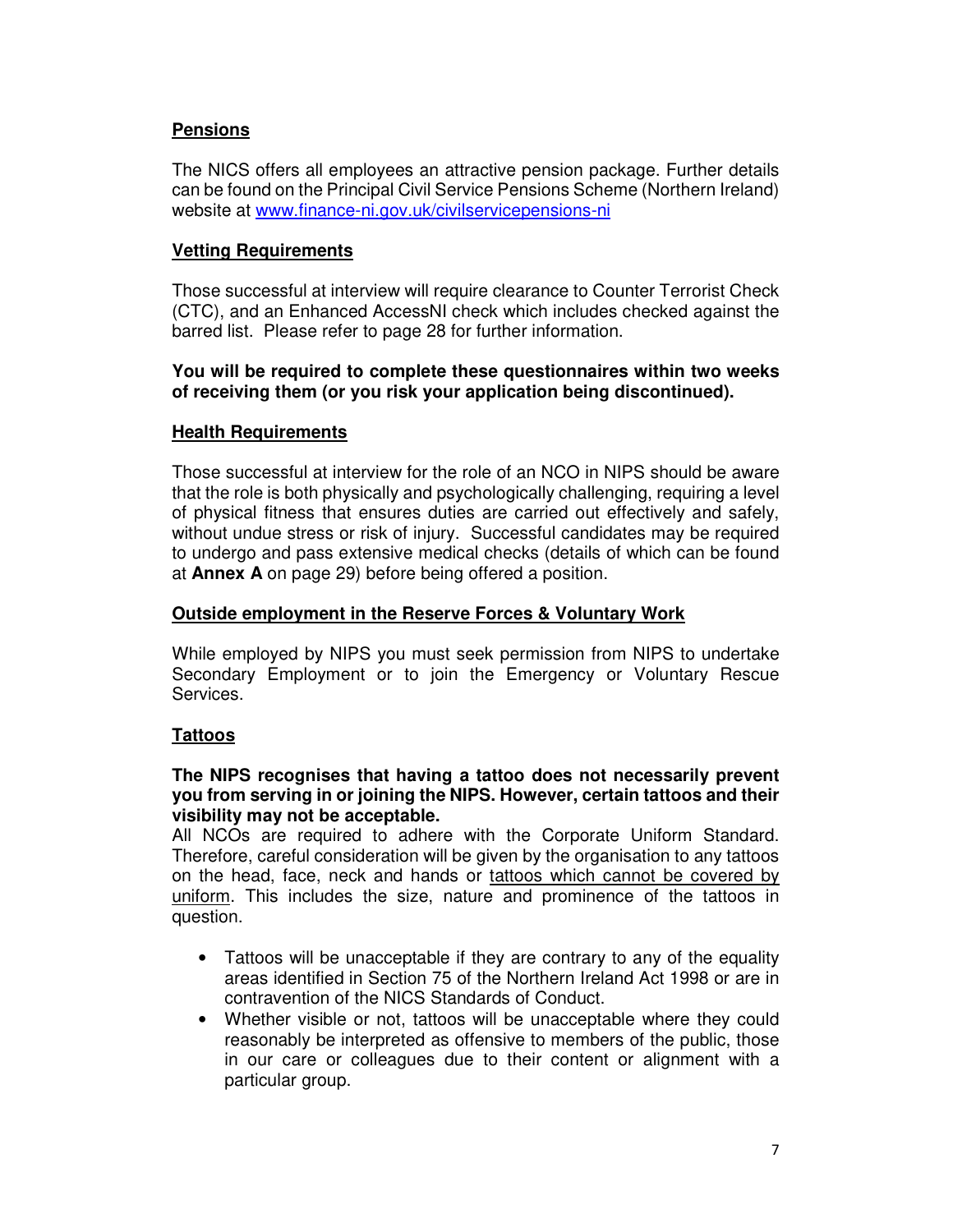• The NIPS regularly engages with some of the most vulnerable members of society. Therefore, tattoos which conceal the identity of an NCO to the extent where it would potentially inhibit their ability as an NCO to undertake their duties or which may make a member of the public feel uncomfortable, intimidated or threatened will be unacceptable.

**All tattoos must be described giving size, location and nature. A verifiable translation must accompany any tattoos containing non-English words, characters or representations. Applicants to the NIPS may be required to supply photographs of tattoos as a condition of the recruitment process.** 

## **Probationary**

Confirmation of your appointment will be dependent upon the satisfactory completion of a probationary period of 1 year. If your performance, conduct or attendance during this period is not satisfactory your appointment may be terminated. All appointees will be expected to demonstrate a track record of effective service within this period.

## **Uniform**

A uniform is provided for all new staff which you must wear at all times whilst on duty and when required to do so. Each establishment has a set of Governor's Orders pertaining to the standard of dress for staff and you will be expected to maintain a clean, neat and tidy appearance at all times. Staff uniforms are not currently worn at Hydebank Wood College which currently attracts a clothing allowance.

#### **Further Information / Contact**

If you have any questions about the competition process, you should contact HRConnect on 0800 1 300 330 or email: recruitment@hrconnect.nigov.net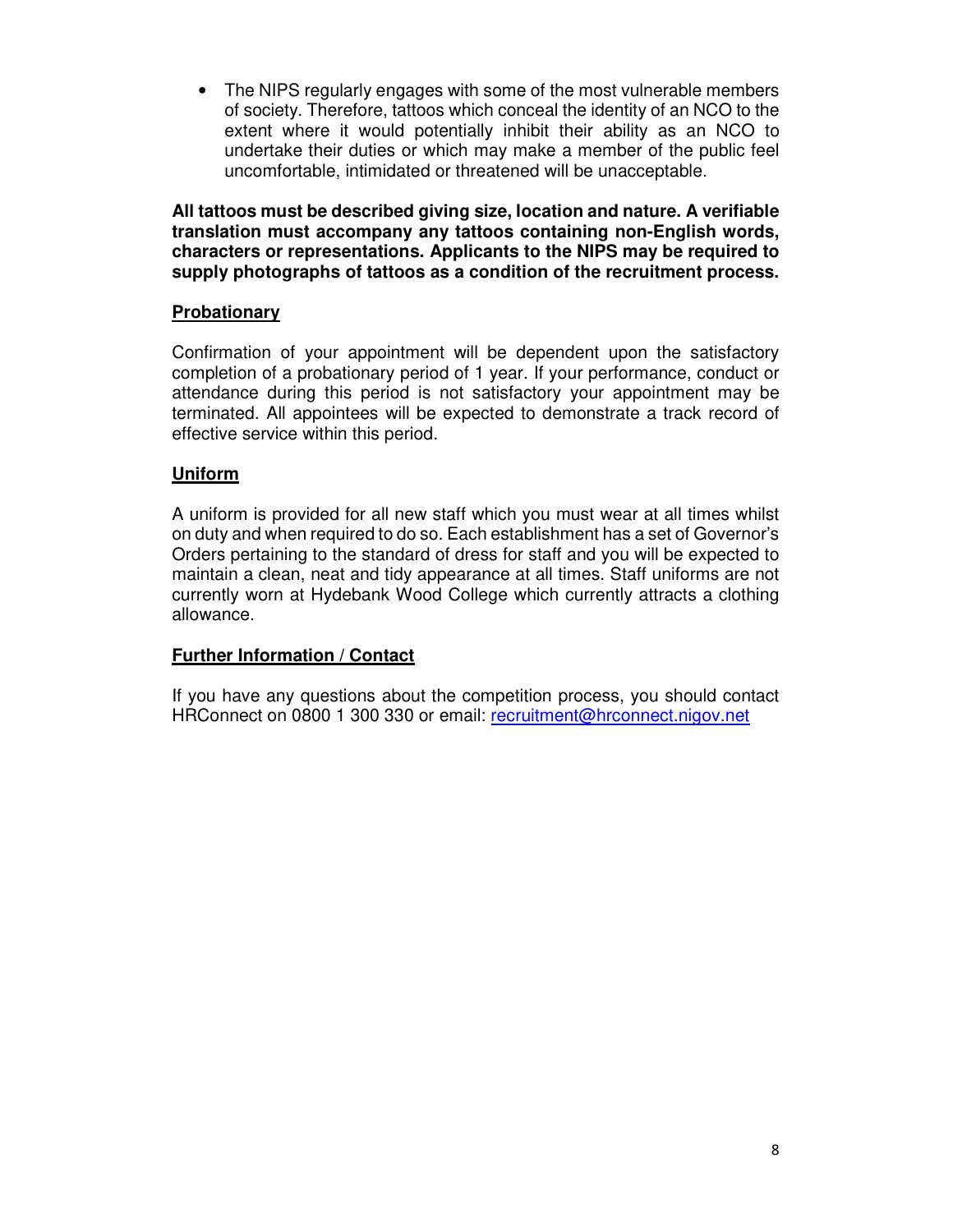## **KEY RESPONSIBILITIES**

## **Job Purpose**

To be accountable for the security and safe custody of all prisoners during night duty periods.

## **Main duties and responsibilities**

#### **1. Providing a safe & secure environment**

- Ensuring that all areas at location, both within the accommodation and around the perimeter, are patrolled at frequent but irregular intervals throughout time of duty.
- Ensuring that any requests from prisoners are forwarded to the Night Manager immediately for appropriate action.
- Regularly reviewing prisoners who are subject to a "Prisoner at Risk" (SPAR) form and following any instruction contained therein and to record observations as necessary.
- Identify prisoners showing signs of distress or under the influence of illicit substances and take appropriate action in the situation including unlocking prisoners in the event of an emergency.
- Participating in cell relocation, using Control & Restraint (C&R) techniques if necessary.
- Applying fire, evacuation and night sanitation procedures, including the proper use of cell keys as required.
- Adherence to Governor's Orders and Special Instructions as they apply to area of operation (including the maintenance of the Night Guard Journal).

# **2. Promoting decent custody**

- Promotes the aims and values of the NIPS.
- Treat prisoners humanely, taking account of their human rights and dignity within the framework of Human Rights and Equality legislation.
- Ensuring that all prisoners are observed at frequent regular intervals during time of duty.

# **3. Prisoner engagement**

- Supporting prisoners as required and ensuring that any irregularities or unusual occurrences are reported immediately to the Night Manager.
- Escorting prisoners outside the establishments as required during night duty.
- Completion of Progressive Regimes Earned Privileges reports on adverse prisoner behaviour and attitude during night duty.
- Undertake full Emergency Control Room duties as required.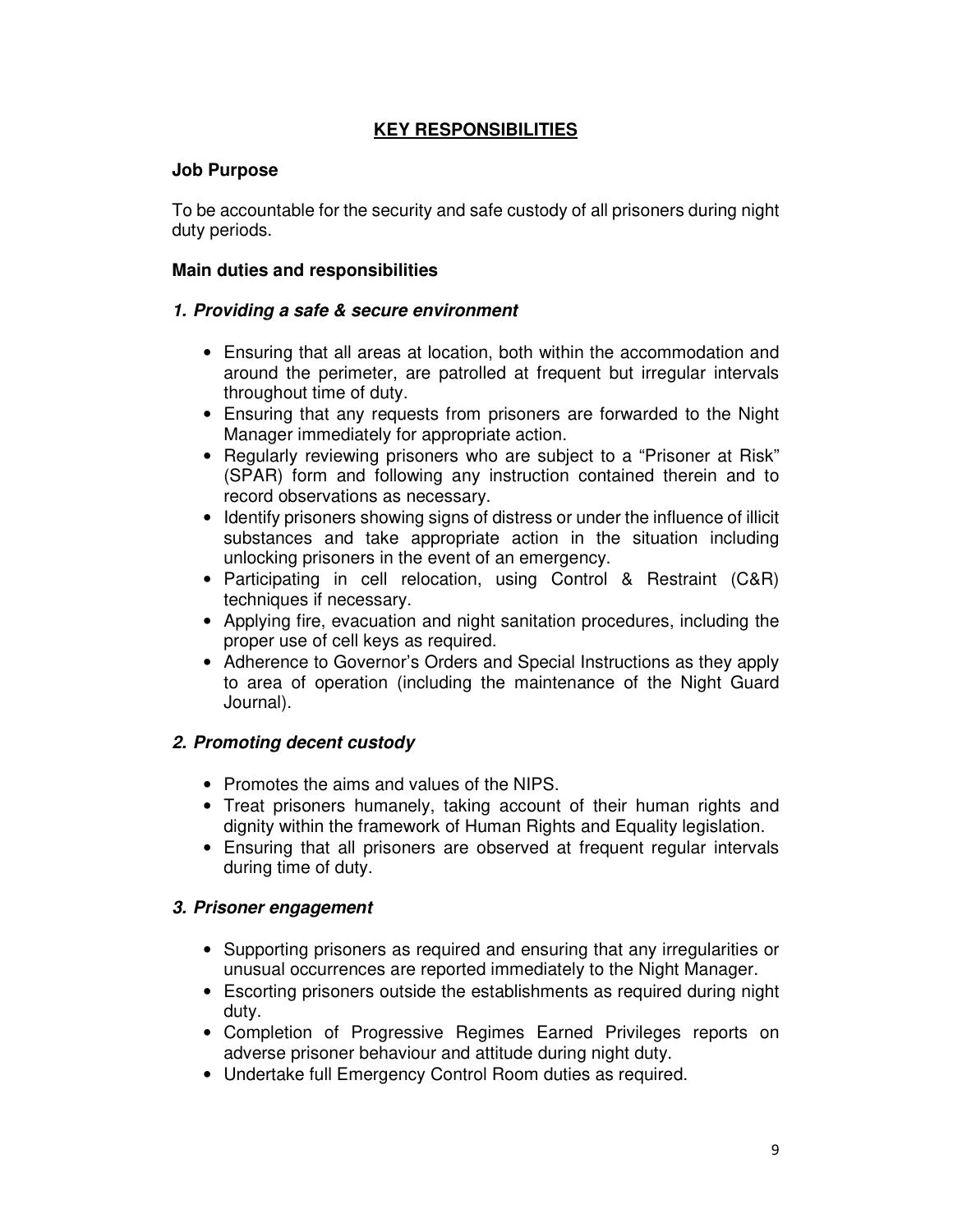# **4. General**

- Receiving and signing for night guard equipment and where necessary for keys including Home Office keys, pegging key, fire key(s), Hoffman knife and radio transmitter at the commencement of each shift and returning same at end of shift.
- Carrying out all necessary head counts, identifying each prisoner on commencing duty, prior to terminating duty and at any other times as laid down in Governors Orders or on the instruction of the Night Manager.
- Ensuring that the recording clock system is pegged at his/her location on commencing duty, at the end of duty and at intervals of not more than 60 minutes throughout the night.
- Maintaining constant radio contact with Emergency Control Room throughout time of duty.
- Operation of official computer equipment for work purposes.
- Remaining on duty until properly relieved and a handover is complete before going off post.
- Implementing the prison disciplinary process as appropriate including attendance at adjudications during daytime hours.
- Giving evidence at court and at other hearings.

**The above list is not exhaustive but gives a good indication of the main duties of the post. The emphasis on particular duties will vary over time according to business needs.**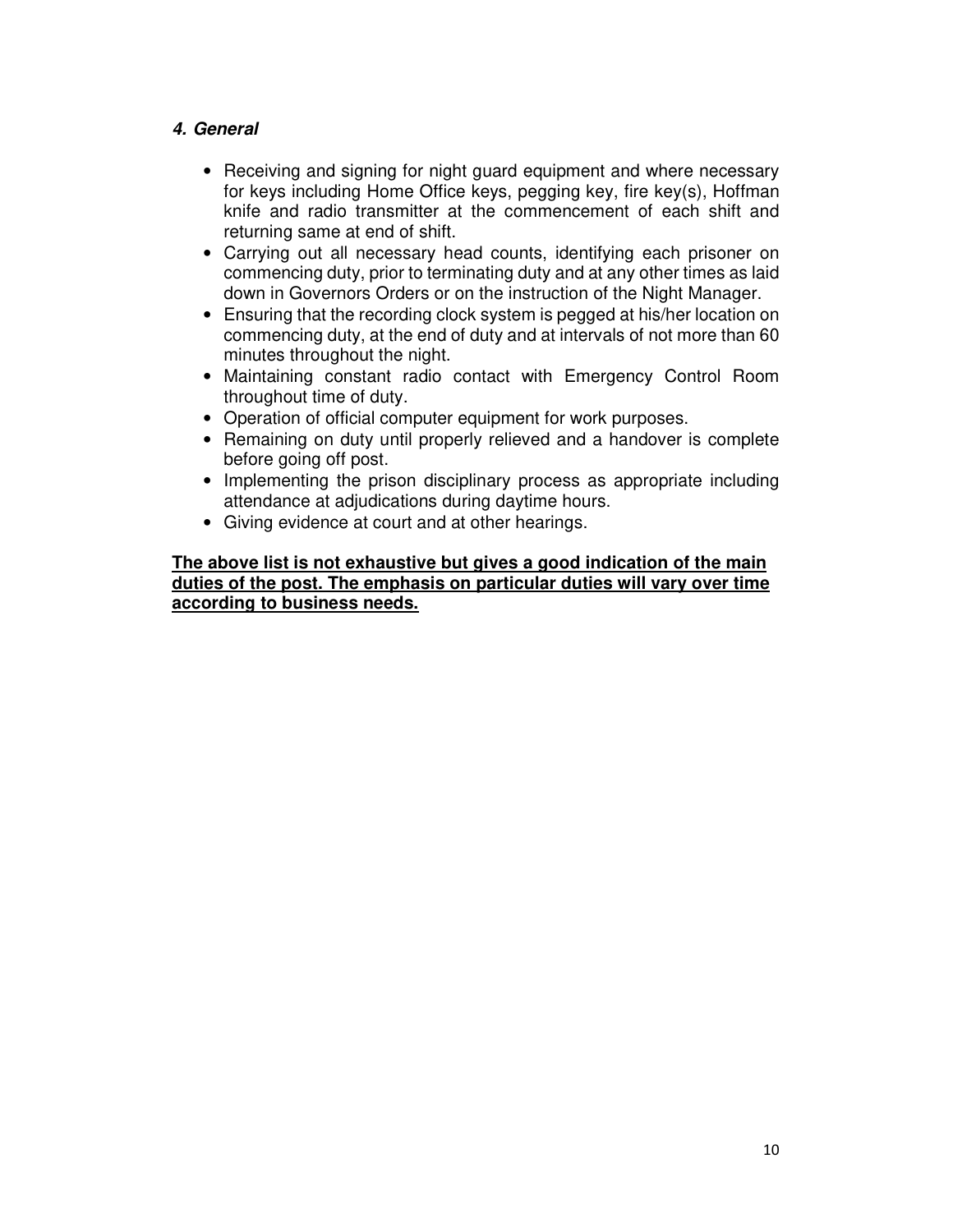## **Before you apply, ask yourself … Can you commit?**

#### **Working Hours / Location**

- NIPS operate 24 hours a day, 365 days a year therefore you may be asked to volunteer to work overtime/additional hours at short notice.
- The operational requirements also mean that you will be needed to work during seasonal holiday periods and bank holidays.

#### **Uniform Requirements**

• You will be expected to wear a uniform at all times whilst on duty, with the exception of Hydebank Wood College and Female Prison.

#### **Training and Skills**

• You must successfully complete a challenging training programme with regular and ongoing assessment.

#### **Professional Standards**

- You will be required to deal with individuals who are volatile and often unpredictable.
- You will be required to work in challenging environments and deal with complex and difficult situations.
- You will be required to display a high degree of motivation, be conscientious, resilient and act with a high degree of integrity.
- You will be responsible and accountable for your own actions or omissions.
- NIPS expect all staff to act professionally both on and off duty at all times. It is expected that you maintain the highest standards of integrity at all times and throughout your service.
- NIPS expect all staff to treat colleagues, and those in their custody with respect recognising the need for fairness, impartiality and confidentiality.
- NIPS expects all staff to respect plurality and diversity and not to discriminate against any prisoner on the basis of gender, sexual orientation, age, race, religion, political or other opinion, disability or, in the case of a prisoner, the type of offence alleged or committed by that prisoner.
- NIPS require all staff to respect human rights of those in your care and ensure compliance with Human Rights legislation.
- NIPS require all staff to manage resources efficiently and effectively at all times.

#### **Employment within the NIPS is probationary for a period of one year.**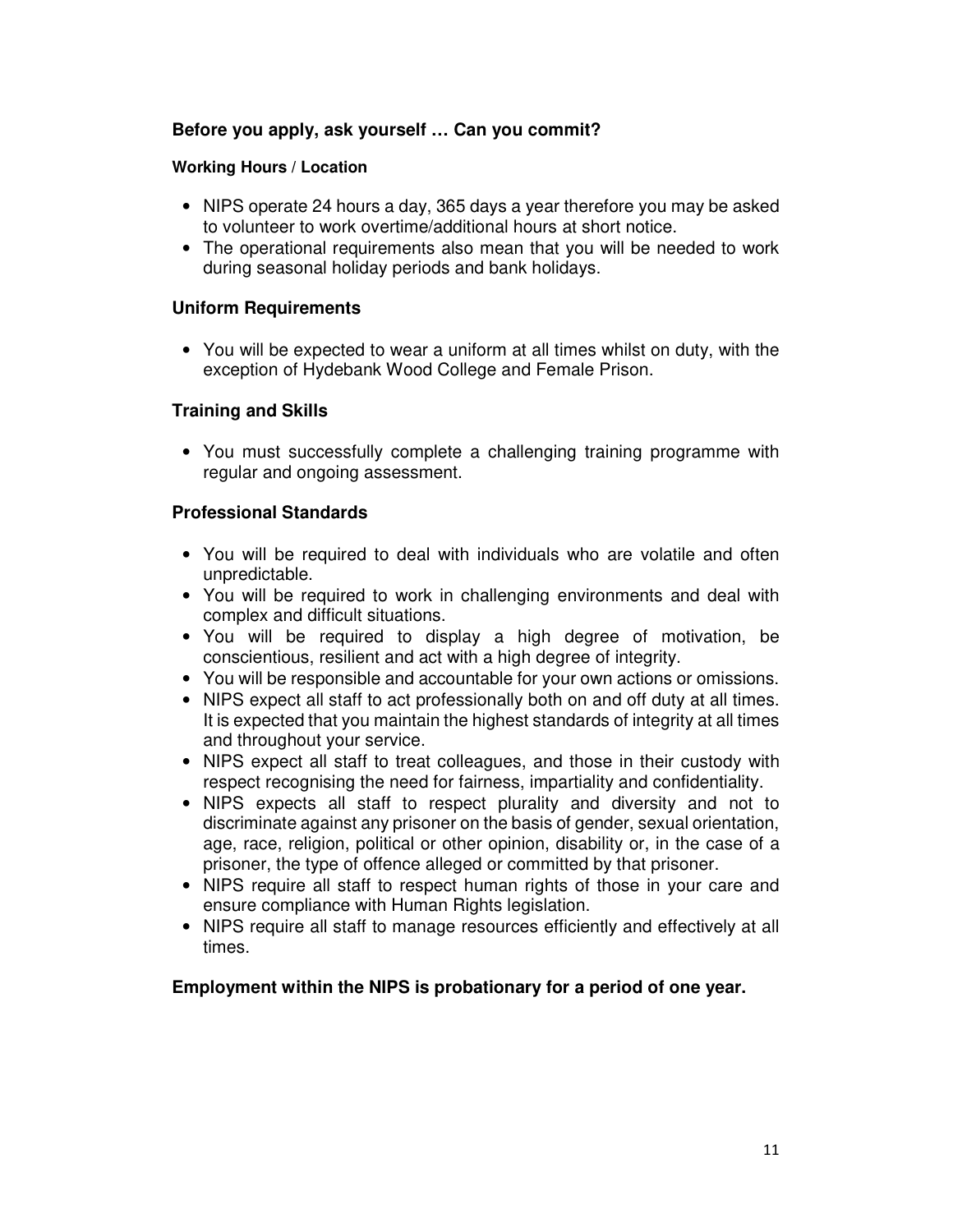#### **ASSESSMENT PROCESS**

The assessment for this competition will comprise of several stages as outlined below:

- **1.** Online Application Form;
- **2.** Formal Screening of Applications;
- **3.** Online Assessment;
- **4.** Interview; and
- **5.** Merit List.

# **1. ONLINE APPLICATION**

- Read the Candidate Information Booklet and fully consider and ensure you meet the eligibility requirements and commitment needed.
- If you wish to apply, complete your online application at www.nicsrecruitment.org.uk
- **Please note that candidates can be placed at any location therefore if you are offered and do not accept a post due to its location no other offers will be made.**

# **2. FORMAL SCREENING OF APPLICATIONS**

- Formal screening of applications will take place to ensure that you meet the statutory requirements for working within the NIPS (nationality, age, etc). **Only detail included in the application form will be considered. Further clarification will not be sought.**
- Applications deemed invalid at this stage will be withdrawn from the competition and these candidates will be notified accordingly.

# **3. ONLINE ASSESSMENT**

During this stage of the selection process you will be required to complete an online assessment to determine your suitability for the Night Custody Officer role. The online assessment consists of 2 Tests.

**Test 1: Verbal - assesses your ability to organise written material in the way that makes the most sense.** 

**Test 2: Following Procedures and Basic Calculations - assesses your ability to follow rules and apply criteria, and to do calculations correctly.**

- The time allowed for these tests is:
	- o **Verbal 25 minutes**
	- o **Following Procedures and Basic Calculations 20 minutes**
- You will be able to complete a familiarisation test in advance of the 'live' test and you are strongly encouraged to acquaint yourself with this.
- You should receive an email (sent to the email address you provided) with a link to the online test on **Tuesday 2nd August 2022 by 5pm.** You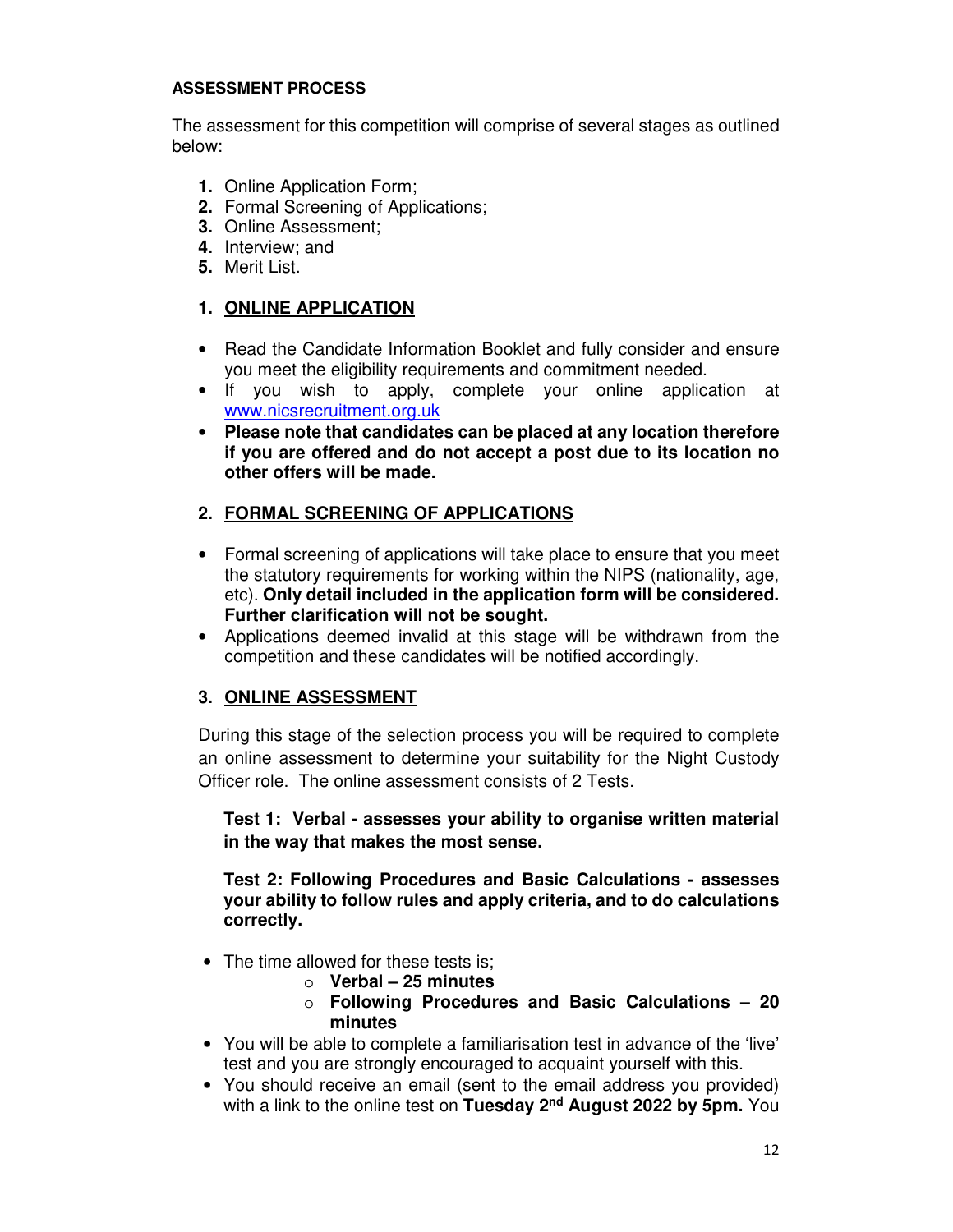will have until **5pm on Tuesday 9th August 2022** to complete the tests. The link will take you to a website where you will find the test and the familiarisation materials. The online test can be completed in your own time and at a place that suits you.

• If you do not receive an email on **Tuesday 2nd August 2022 by 5pm,**  please e-mail **recruitment@hrconnect.nigov.net** inserting **'Night Custody Officer test link not received**' in the subject line.

#### **Preparing for your online assessment**

You will need a computer, a working webcam and a reliable internet connection. You will need to use an up to date **Chrome** or **Microsoft Edge** browser on your PC. If you are using a Mac, **you MUST use Chrome**.

#### **Do not use a tablet, phone or Chromebook**. **Safari is not supported.**

Once you have accessed the assessment website **you MUST do the following before you can take the live tests –** and you need to do these things well in advance of taking the live tests. **We recommend that you access the site and start the process straight away.** 

**NOTE** – the final deadline for completing of the live tests is by **5pm on Tuesday 9 th August 2022.** 

- **1. Verify your identity**
- **2. Check your webcam**
- **3. Study the Familiarisation material**

#### **1. Verify your ID**

**Before starting the ID Verification process, you should click the yellowhighlighted link at the top of the main menu page ('ID Verification and Proctoring – instructions, common issues and resolutions.pdf') and read the document. If you encounter a problem with your ID verification or starting a live test, please consult it before emailing support.** 

**NOTE** – you cannot start the live tests unless your ID has been verified.

For this you will need to have a valid photo ID (Passports, driving licenses and electoral cards are acceptable photo IDs). The process is straightforward and is explained at the time. Using the webcam, you will need to take a webcam image of yourself and image photo ID (e.g. passport). You will be asked to enter your email after taking the photos so that we can inform you of the verification by email.

We will check your ID and you will receive an email from **ProctorSupport@assessmentintelligence.com** informing you of the outcome (**but do check your junk/spam folder and do log on to check your ID verification status if you feel you are waiting too long**). You may be asked to re-take the photos and this is not uncommon, so please start the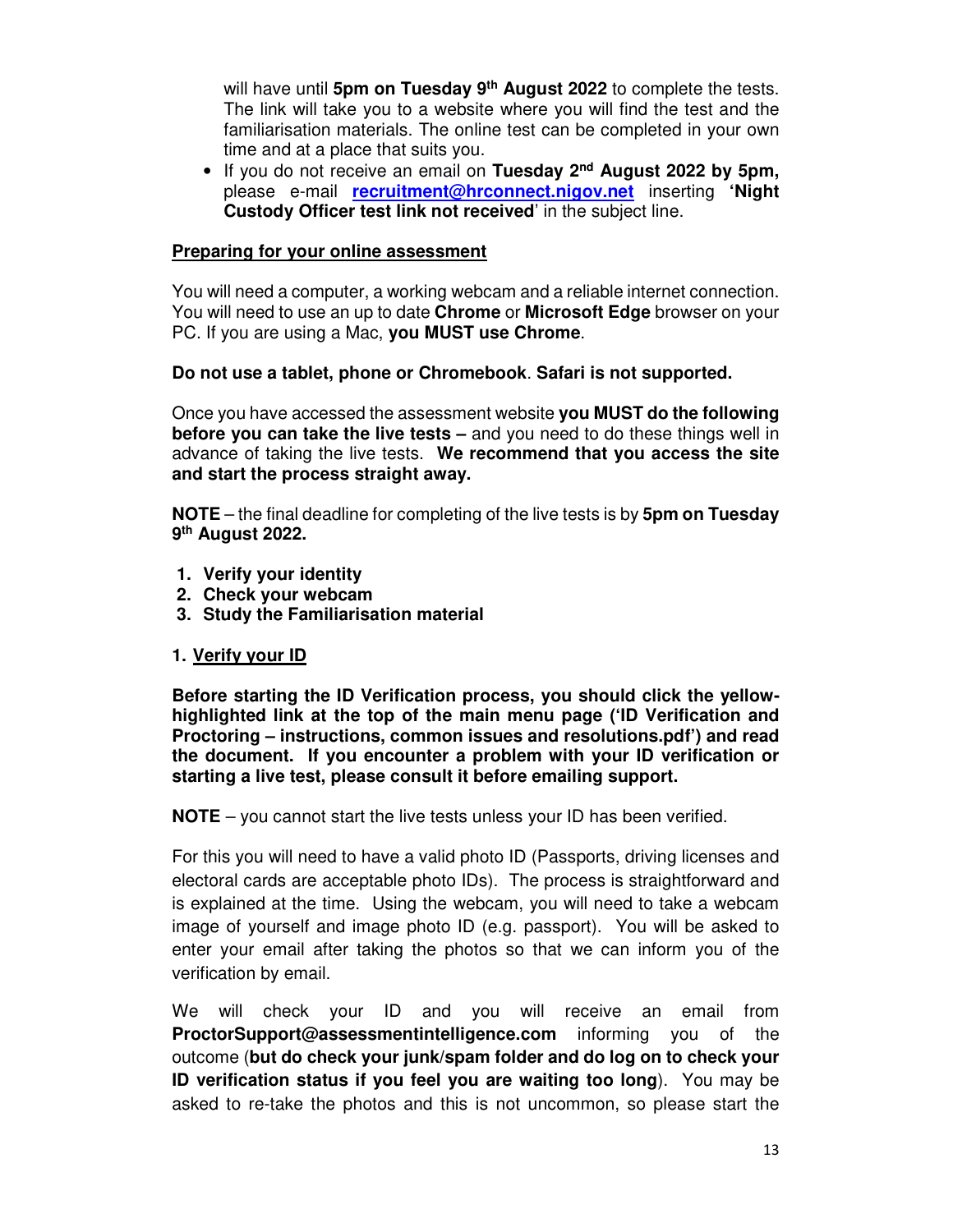verification process early to ensure you have enough time to complete the process. You can check your ID Verification Status by logging in. If you have not been notified within 24 hours of submitting images AND your online verification status is still 'Submitted waiting approval', email **support@assessmentintelligence.com** including your **Candidate Reference Number** and **'IRC281117'** in the subject line.

**We advise you to submit your webcam images as soon as possible**. **You should have submitted your images for identity verification by 6pm, on Sunday 7th August 2022 otherwise we cannot guarantee that the identity verification process will be completed in time for you to take the live tests before the final deadline**.

**NOTE – if the name on your photo ID will differ significantly from your name on your application, you MUST inform HR Connect by emailing Recruitment@hrconnect.nigov.net including your Candidate Reference Number and 'IRC281117' in the subject line. Your email should explain the reason and include any supporting document (e.g. marriage certificate).** 

**NOTE** – you **MUST** complete the identity verification process online.

**Under no circumstances send any images by email – unless we specifically request it.** 

**Please note, it is your responsibility to ensure that you submit your images in good time.** 

# **2. Check your webcam**

**NOTE** – you will need a working webcam to enable the proctoring to take place. **The onus is on candidates to ensure they have access to a webcam, regretfully no alternatives are available.**

You can check your webcam by clicking the 'Webcam test' button on the test site. You will see your image being shown. As well as running the webcam check, make sure that your face is clearly visible and be aware that that is how you should be throughout the live tests.

Do this well in advance of taking the live tests and do it **immediately before taking the live tests** in case something has changed.

# **3. Study the Familiarisation material**

It is **ESSENTIAL** that you use the online familiarisation material to check that your browser and the internet connection that you intend to take the live test on are compatible with the online tests. Note that some network firewalls may block access to the test site or prevent images from showing. If you can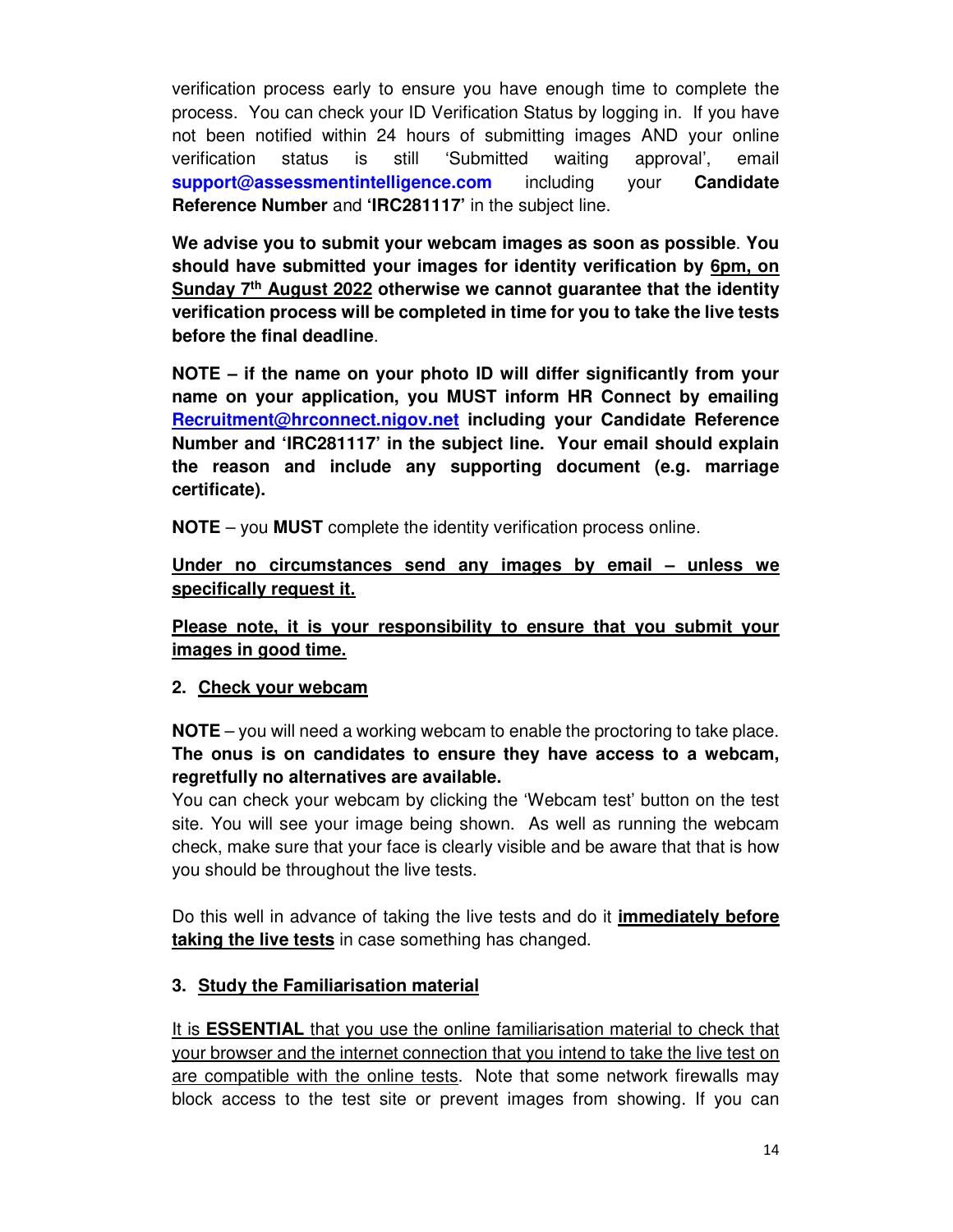complete the Verification of ID process, your Webcam check is successful and the Familiarisation material works well on your IT equipment, this is a good indication that the live tests will work also. It is **ESSENTIAL** that you access the Familiarisation materials using the computer and internet connection that you intend to take the live test on well in advance of the tests.

The familiarisation material will give you a detailed description of the tests, include full instructions for completing the tests and provide example questions so that you know how to record your answers and navigate your way around the tests. You should be fully familiar with these things before taking the live tests in order to perform at your best.

## **Taking the Live Assessment**

For best results we recommend completing the online assessments in a testlike environment. Any possible distractions should be turned off, for example mobile phones, TV and music. Concentration is needed throughout the assessments, so when completing each test, ensure other people are aware that they should not disturb you until you are finished. No responsibility can be accepted for any issues arising from where you choose to sit the tests.

Before starting a live test you should close all other browsers and browser tabs. You should not take the test on a computer that is remotely connected to a work network as the link may be unstable.

Once you log into the test platform and complete the honesty and privacy statements you will see a menu showing (i) the Identity Verification, (ii) Webcam check and (iii) the Familiarisation material. The links to the live assessments will appear on the menu once your identity has been verified.

Immediately before you click the start button to begin a live assessment, there will be an image of you at the bottom of the page. This should be a front-on view of you as you take the assessment. You need to make sure that you are clearly seen in this image before starting the assessment and that you will remain visible in the image during the assessment. Another photo of you will be taken by the webcam for a last automated check before starting each assessment.

During the assessment, you will see a small video stream from your webcam in the top left corner. Images from this stream will be monitored.

We take great care with your webcam images and retain them for as short a time as possible. The image of your photo ID is deleted as soon as your identity has been verified.

#### **Technical issues**

**If you lose internet connection while in the live test, you should immediately close your browser.**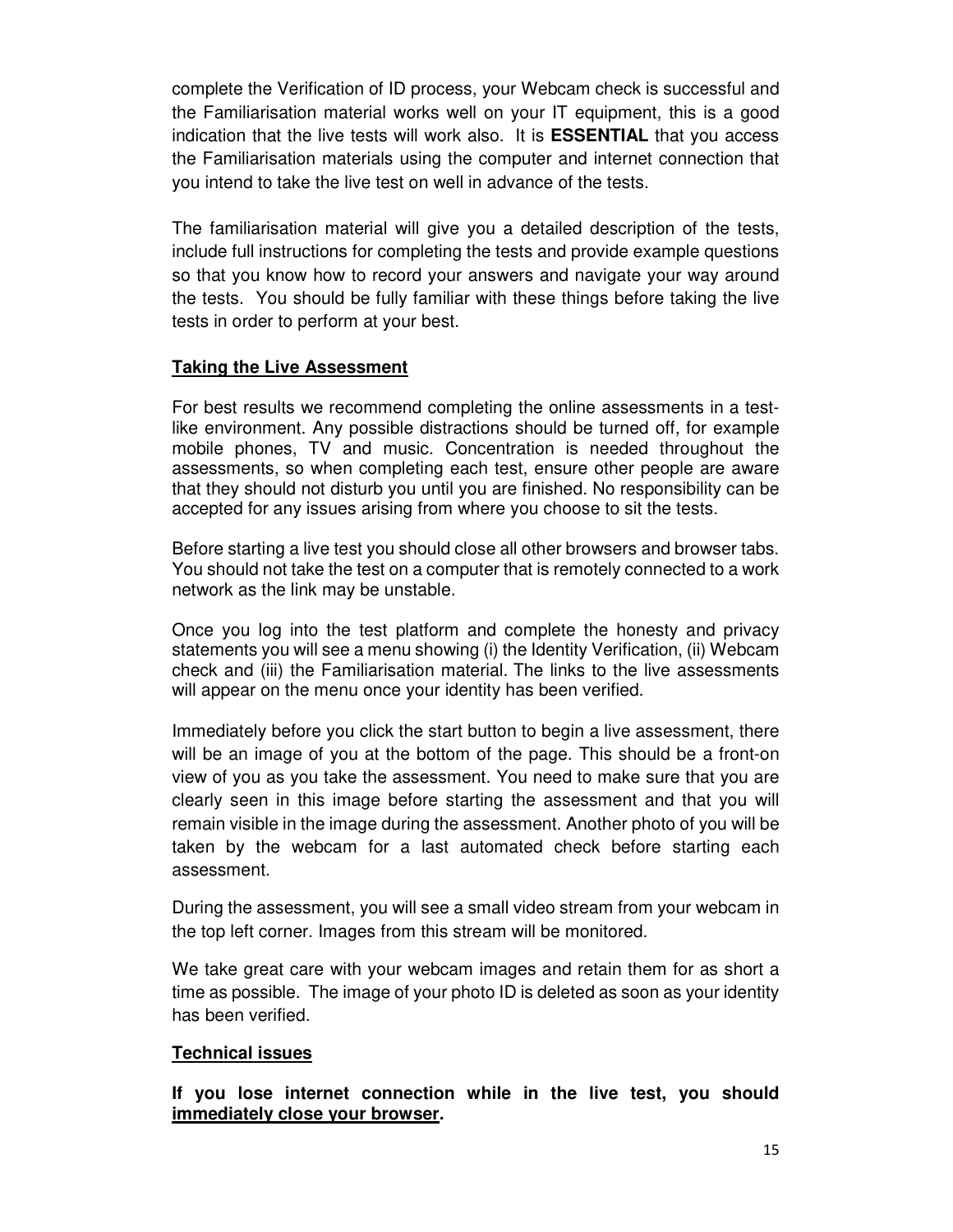You will be able to continue the test without losing time and your previous answers will have been saved (except possibly on the last page you were on before losing connection).

**If you experience any other issue while taking the live test, you should immediately close your browser** and email support@assessmentintelligence.com including your **Candidate Reference Number** and **'IRC281117'** in the subject line.

If you do need to close your browser or your computer crashes and restarts, you must start up a fresh browser and paste in the test link again. **If your browser starts up and reloads the test again automatically, you must close it down immediately and start from a fresh browser. If you browser starts up and asks if you want to restore sessions or pages, you MUST decline.**

#### **Final deadline**

**IMPORTANT** – you must complete all the live tests by **Tuesday 9th August 2022 at 5pm** and we strongly advise that you complete them well in advance of the deadline. If you leave it towards the end of the assessment window and find you have a problem (e.g., with your computer or internet) you may not have time to resolve your problem and complete the tests before the deadline. You must have submitted your images for ID Verification before **6pm on Sunday 7 th August 2022** and preferably well before then.

#### **Disability Requirements: Reasonable Adjustment Requests**

The NIPS is committed to the employment and career development of disabled people. If you have a disability you may request a reasonable adjustment to ensure you are given as much support as possible throughout the recruitment process.

**It is essential that you do this in advance of starting the live test. You will need to provide relevant evidence to support your request for a reasonable adjustment, for example, an occupational psychologist report or a GP's medical statement.** 

**Evidence to support your request should be sent to HRConnect at recruitment@hrconnect.nigov.net as soon as possible following submission of your application.** 

**Please mark your correspondence with the competition reference number IRC281117 and title it 'Supporting evidence for reasonable adjustment request'. We may contact you directly to discuss your requirements.** 

It is essential that special arrangements concerning any adjustment requests are made in advance of starting the live test, as retrospective arrangements cannot be made after you have started.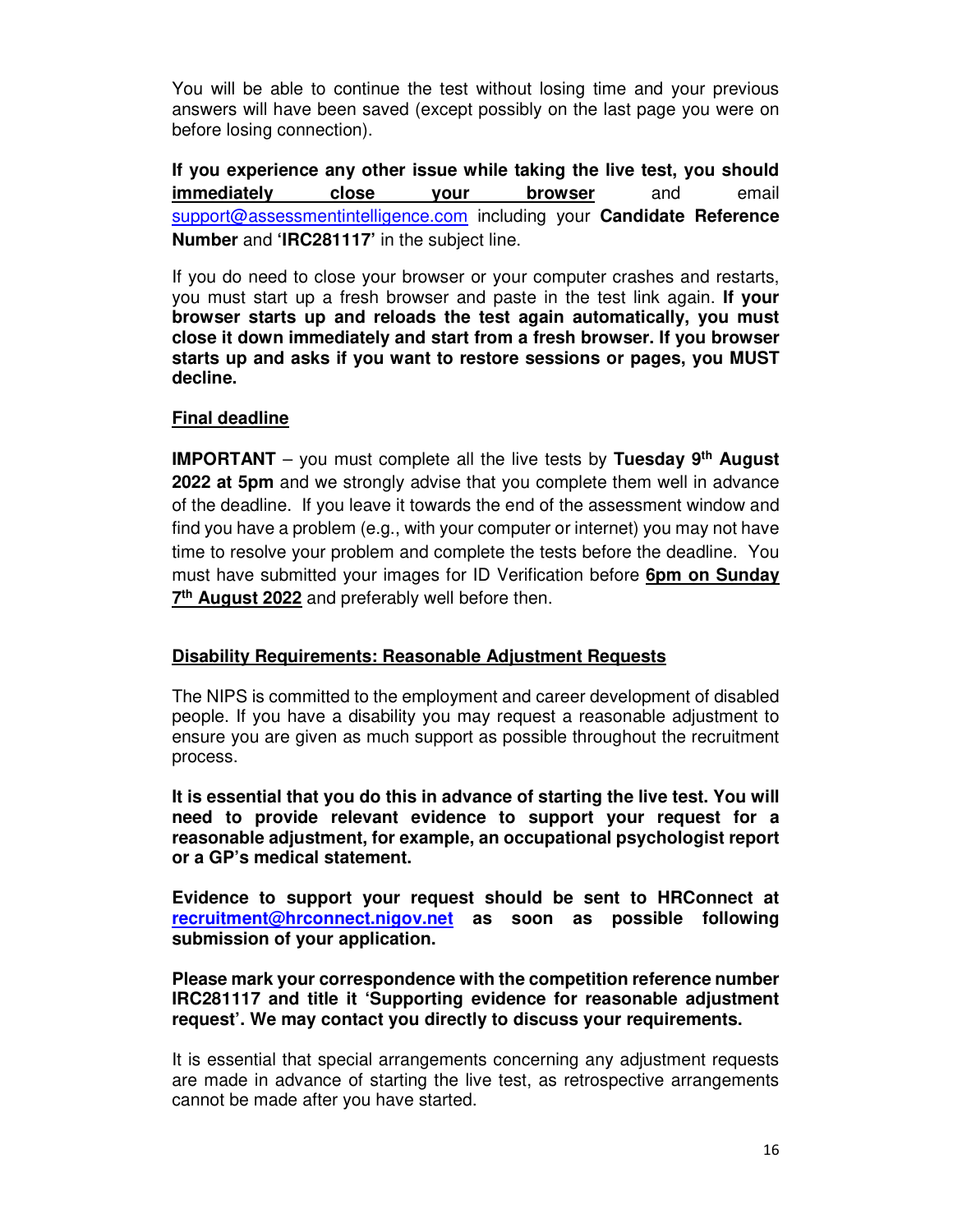# **GUARANTEED INTERVIEW SCHEME**

As part of our commitment to the employment of disabled people, we operate a Guaranteed Interview Scheme (GIS). The GIS does not guarantee a job. However, its objective is to ensure a guaranteed number of disabled applicants, who meet the minimum essential eligibility criteria for the role they have applied for, are offered an interview. Further information on the GIS can be found on the NICS Recruitment website under the section 'Information for Disabled Applicants' -

**https://irecruit-**

**ext.hrconnect.nigov.net/pages/content.aspx?Page=Information-for-Disabled-Applicants-**

In assessing whether applicants meet the minimum essential eligibility criteria, they are required to undertake a test/assessment. All applicants must achieve the required minimum score in order to be invited to interview.

Should a large number of candidates achieve the required score, we may limit the overall numbers of interviews offered and those applicants who demonstrate they best meet the minimum essential eligibility criteria for the job (i.e. the highest scoring) will be invited to interview. In this scenario, we will take positive action to ensure that the number of GIS applicants invited to interview will be in proportion to those who pass the test/assessment.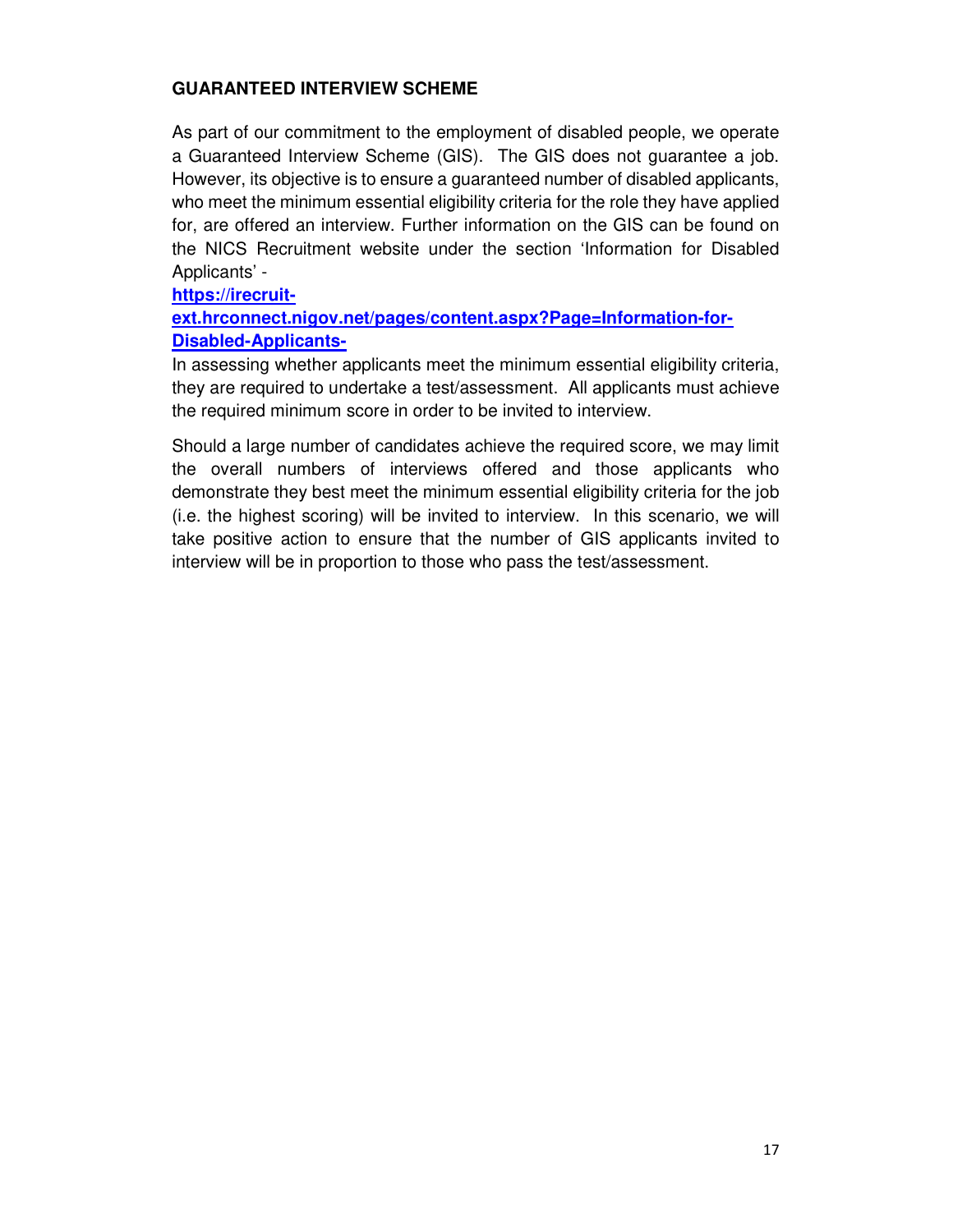# **4. INTERVIEW**

- Candidates who are successful in Stage 3 of the assessment process will be invited to interview in phases based on Test score order and the number of vacancies to be filled.
- **Further phases of interviews will be conducted as additional vacancies arise during the lifetime of this competition. You should therefore check your e-mails (and junk mail folder) /SMS messages on a regular basis in the event that you are notified of an interview.**
- **You should also ensure that you make HRConnect aware of any change to your contact details during the lifetime of this competition.**
- The interview will be conducted remotely online via Cisco WebEx. Further guidance for online interviews can be found on www.nicsrecruitment.org.uk
- **Please be advised that while it is anticipated that interviews will continue to take place via the Webex platform, other delivery methods may be considered in line with the relevant government health advice.**
- The interview will be based on NICS Competency Framework for the NCO grade as outlined below.
- **Candidates must present appropriate photographic identification (passport or driving licence) at the start of the interview for the WebEx interview to proceed.**
- If you pass the interview you will be placed on an order of merit list.
- The top scoring candidates will start the security clearance including selfdisclosure and medical processes.
- As vacancies arise candidates will be offered these in merit order based on business need.

# **COMPETENCE BASED INTERVIEWS**

Selection Panels will design questions to test the applicant's knowledge and experience in each of the above areas and award marks accordingly.

# **NICS COMPETENCY FRAMEWORK**

The selection process will assess candidates against the NICS competency framework at level 1.

The NICS competency framework sets out how all NICS employees should work. It puts the Civil Service values of integrity, honesty, objectivity and impartiality at the heart of everything they do, and it aligns to the three highlevel leadership behaviours that every civil servant needs to model as appropriate to their role and level of responsibility: Set Direction; Engage People and Deliver Results.

Competencies are the skills, knowledge and behaviours that lead to successful performance. The framework outlines ten competencies, which are grouped into three clusters. The competencies are intended to be discrete and cumulative, with each level building on the levels below i.e. a person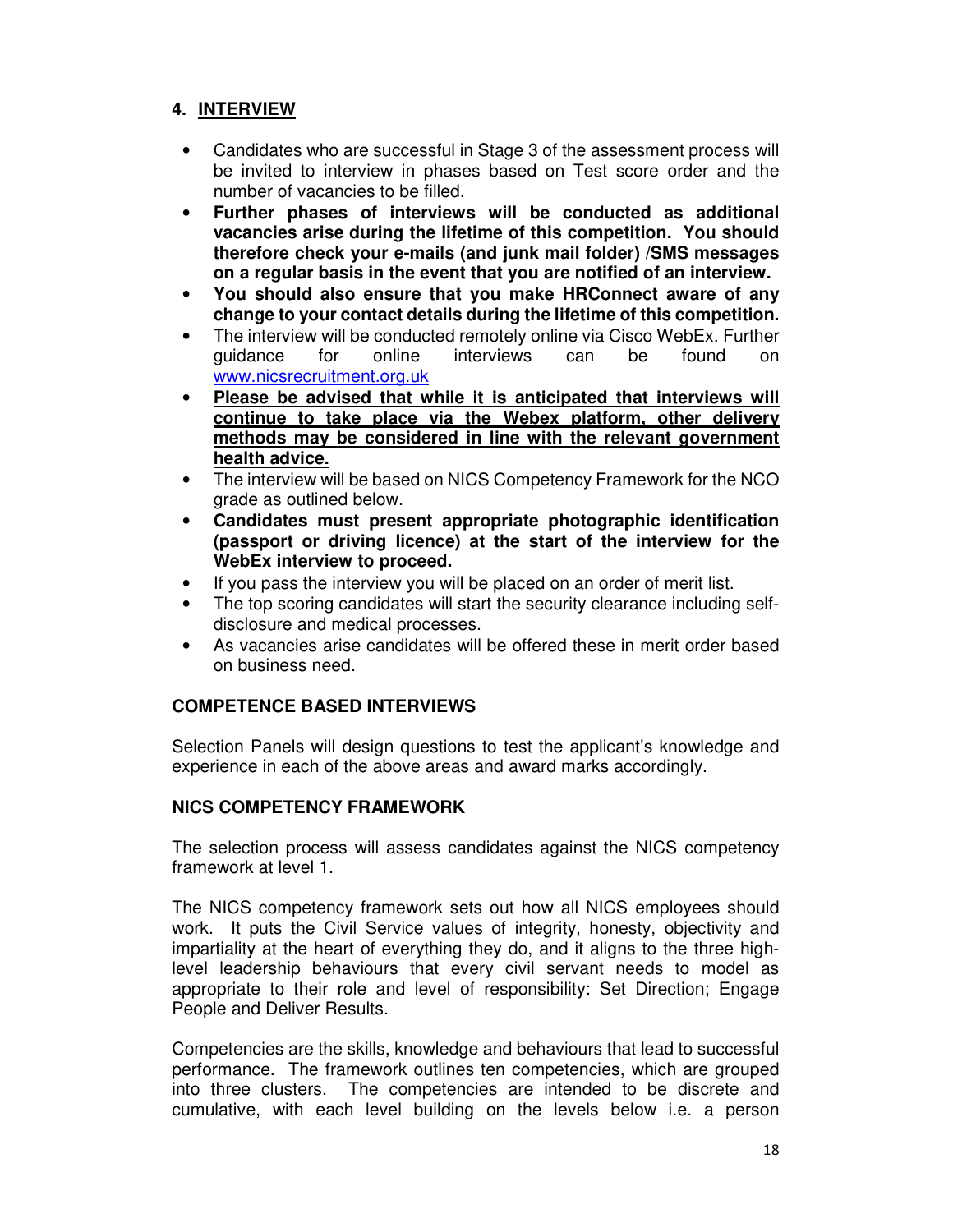demonstrating a competency at level 3 should be demonstrating levels 1 and 2 as a matter of course.

The Northern Ireland Civil Service competency framework can be accessed via www.nicsrecruitment.org.uk

It is important that all candidates familiarise themselves with the competency framework as this forms the basis of selection process. Should you require assistance in accessing the competency framework please contact HRConnect.

The NIPS has a Core Competence Framework, which is grade specific and describes what people need to do in order to be effective at work. It is not enough to just have the knowledge and skills to do our jobs. Competence is about what people actually do, it is about how you apply or demonstrate the knowledge and skills whilst carrying out your tasks. Demonstrated competence is observable and measurable.

The competency requirements for the role of NCO are categorised under:

- **1. Seeing the Big Picture;**
- **2. Making Effective Decisions;**
- **3. Leading and Communicating; and**
- **4. Collaborating and Partnering.**

Interview questions will be designed to test the applicant's knowledge and experience in the above areas and award marks accordingly. The evidence you use may relate to your achievements and/or experiences in any kind of setting, for example, work, education or leisure and must, of course be factual.

**Further guidance on preparing for the interview can be found on page 23. It is important that candidates being invited for interview read the guidance and prepare appropriately for attending interview.** 

#### **INTERVIEW CRITERIA**

In addition to satisfying the above eligibility criteria applicants will also be expected to display the following qualities and skills at interview:

#### **1. Seeing the Big Picture**

Seeing the big picture is about having an in-depth understanding and knowledge of how your role fits with, and supports, organisational objectives and the wider public needs. It is about focusing your contribution on the activities which will meet NIPS goals and deliver the greatest value.

#### **Effective Behaviours**

- Gather information from a range of relevant sources inside and outside their Department to inform own work.
- Understand what is required of them in their role, and how this contributes to team and departmental priorities.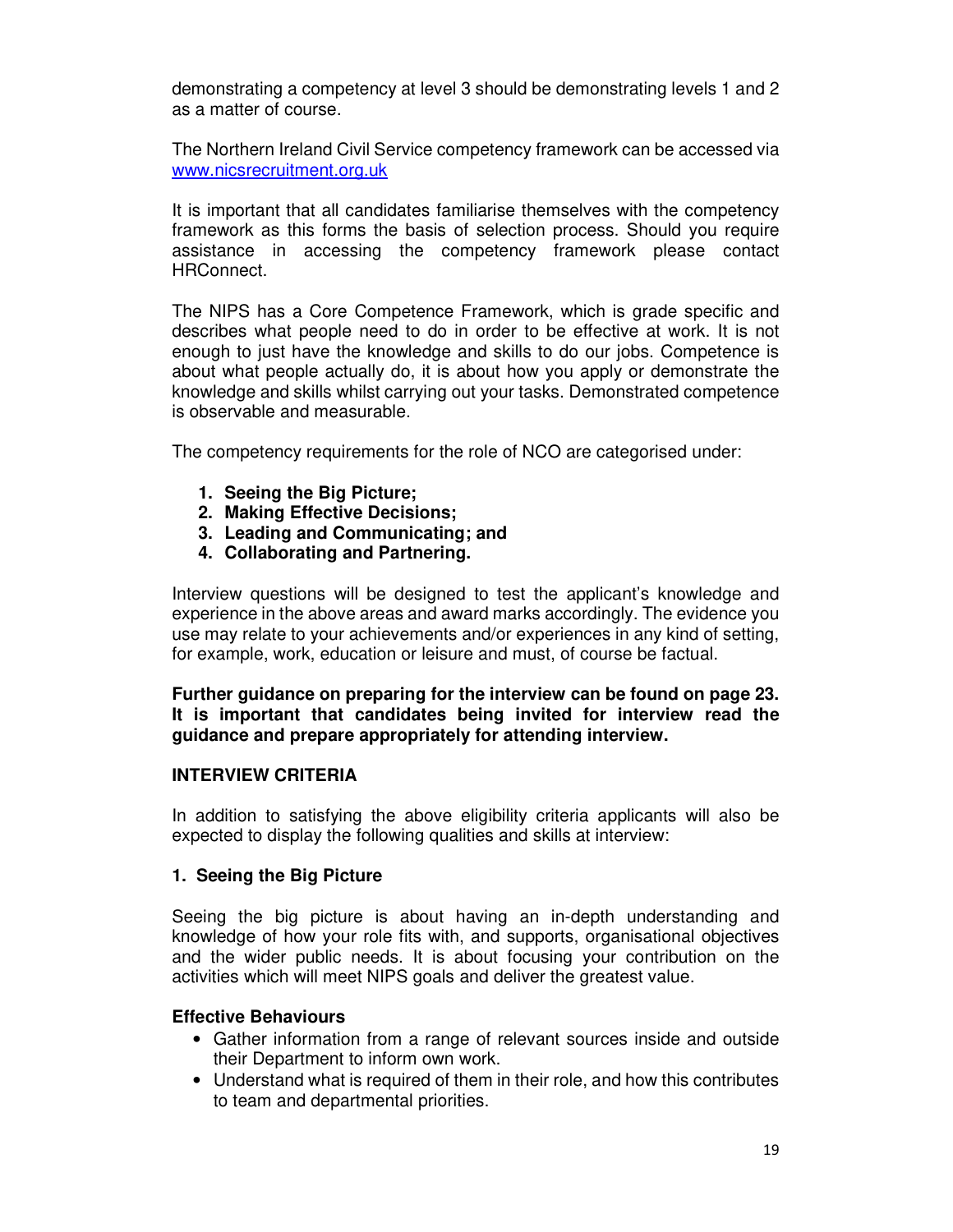• Consider how their own job links with, and impacts on, colleagues and others in partner organisations.

## **Marks available: 20**

## **2. Making Effective Decisions**

Effectiveness in this area is about being objective, using sound judgement, evidence and knowledge to provide accurate, expert and professional advice. It means showing clarity of though, setting priorities, analysing and using evidence to evaluate options before arriving at well-reasoned, justifiable decisions.

## **Effective Behaviours**

- Make and record effective decisions following the appropriate decision making criteria, framework or guidance.
- Ask questions when unsure what to do.
- Undertake appropriate analysis to support decisions or recommendations.
- Investigate and respond to gaps, errors and irregularities in information.
- Speak up to clarify decisions and query those constructively.
- Think through the implications of own decisions before confirming how to approach a problem/issue.

#### **Marks available: 20**

## **3. Leading and Communicating**

Effectiveness in this area is about leading from the front and communicating with clarity, conviction and enthusiasm. It is about supporting principles of fairness of opportunity for all and a dedication to a diverse range of citizens.

#### **Effective Behaviours**

- Put forward their own views in a clear and constructive manner, choosing an appropriate communication method e.g. email / telephone / face to face.
- Act in a fair and respectful way in dealing with others.
- Write clearly in plain, simple language and check work for spelling and grammar, learning from previous inaccuracies.
- Ask open questions to appreciate the point of view of others.

#### **Marks available: 20**

#### **4. Collaborating and Partnering**

People skilled in this area create and maintain positive, professional and trusting working relationships with a wide range of people within and outside the NIPS, to help to achieve business objectives and goals. It requires working collaboratively, sharing information and building supportive, responsive relationships with colleagues and stakeholders, whilst having the confidence to challenge assumptions.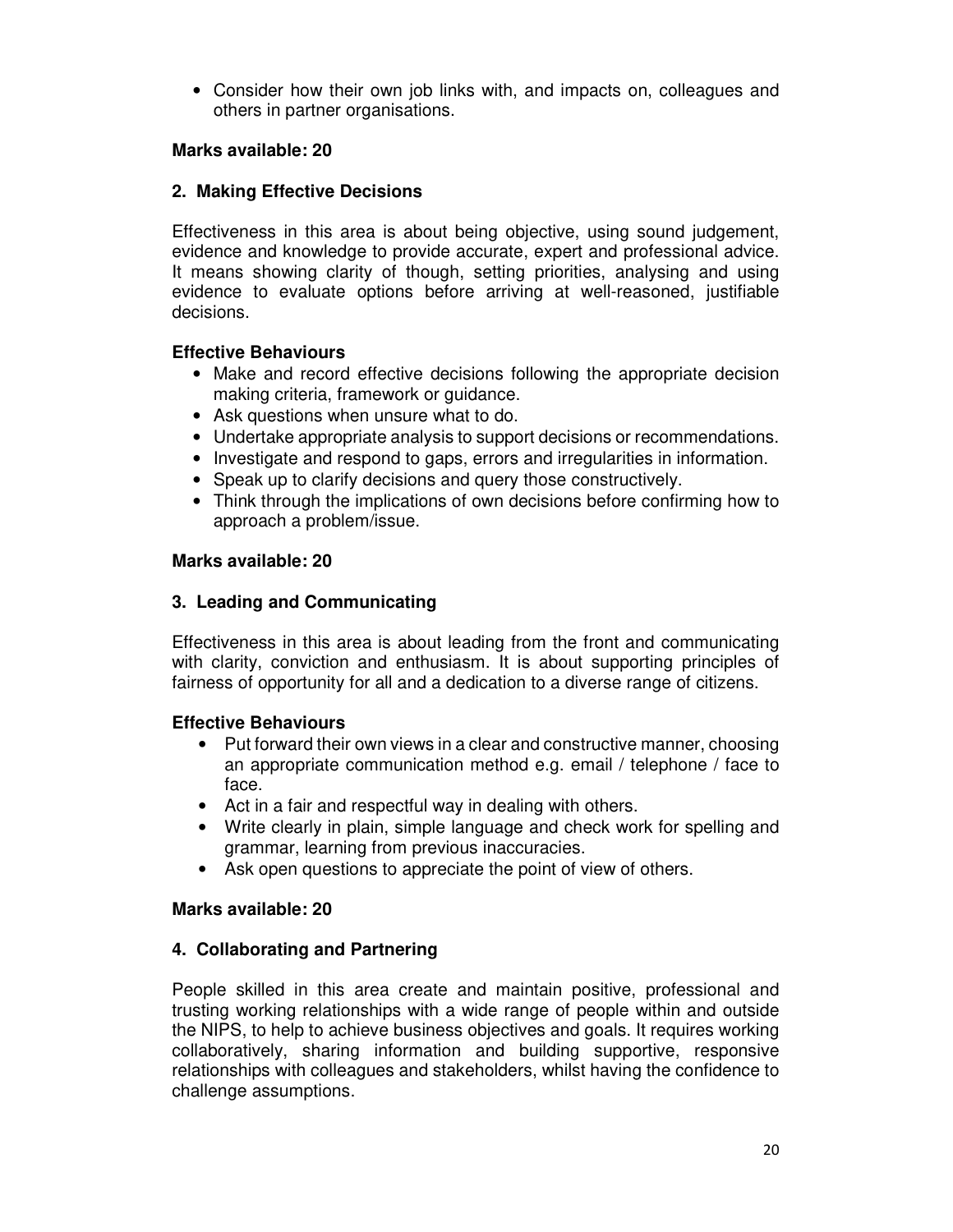#### **Effective Behaviour**

- Proactively contribute to the work of the whole team.
- Get to know fellow team members/colleagues and understand their viewpoints and preferences.
- Seek help when needed in order to complete own work effectively.
- Be open to taking on different roles.
- Try to see issues from others' perspectives and check understanding.
- Listen to the views of others and show sensitivity towards others.

#### **Marks available: 20**

**Candidates will be required to achieve an overall score of 40/80 in order to pass the interview.** 

#### **INTERVIEWS DATES & AVAILABILITY**

It is intended that the first phase of interviews for this post will take place via WebEx from week commencing Monday 29th August 2022.

**Please note that further phases of interviews will be conducted at a later date as vacancies arise. If you are therefore not called for interview during the first phase you may be called during subsequent phases (which may take place up to 18 months following advertisement) and should therefore check your e-mails/SMS messages on a regular basis in the event that you are notified of an interview. You should also ensure that you make HRConnect aware of any change to your contact details during the lifetime of this competition.** 

**Please be advised that while it is anticipated that interviews will continue to take place via the Webex platform, other delivery methods may be considered in line with the relevant government health advice.** 

Reschedule requests will only be considered in very exceptional circumstances.

If having received your invitation, you decide to withdraw from the competition, please inform HRConnect as soon as possible, ideally within 48 hours of receiving your invitation. This time frame will assist us in the timely rescheduling of panels.

#### **Key Dates**

| Closing date for applications              | 12 noon Friday 8 <sup>th</sup> July 2022 |
|--------------------------------------------|------------------------------------------|
| Closing date for ID verification           | 6pm Sunday 7 <sup>th</sup> August 2022   |
| Live test available                        | 5pm Tuesday 2 <sup>nd</sup> August 2022  |
| Final deadline for completion of live test | 5pm Tuesday 9 <sup>th</sup> August 2022  |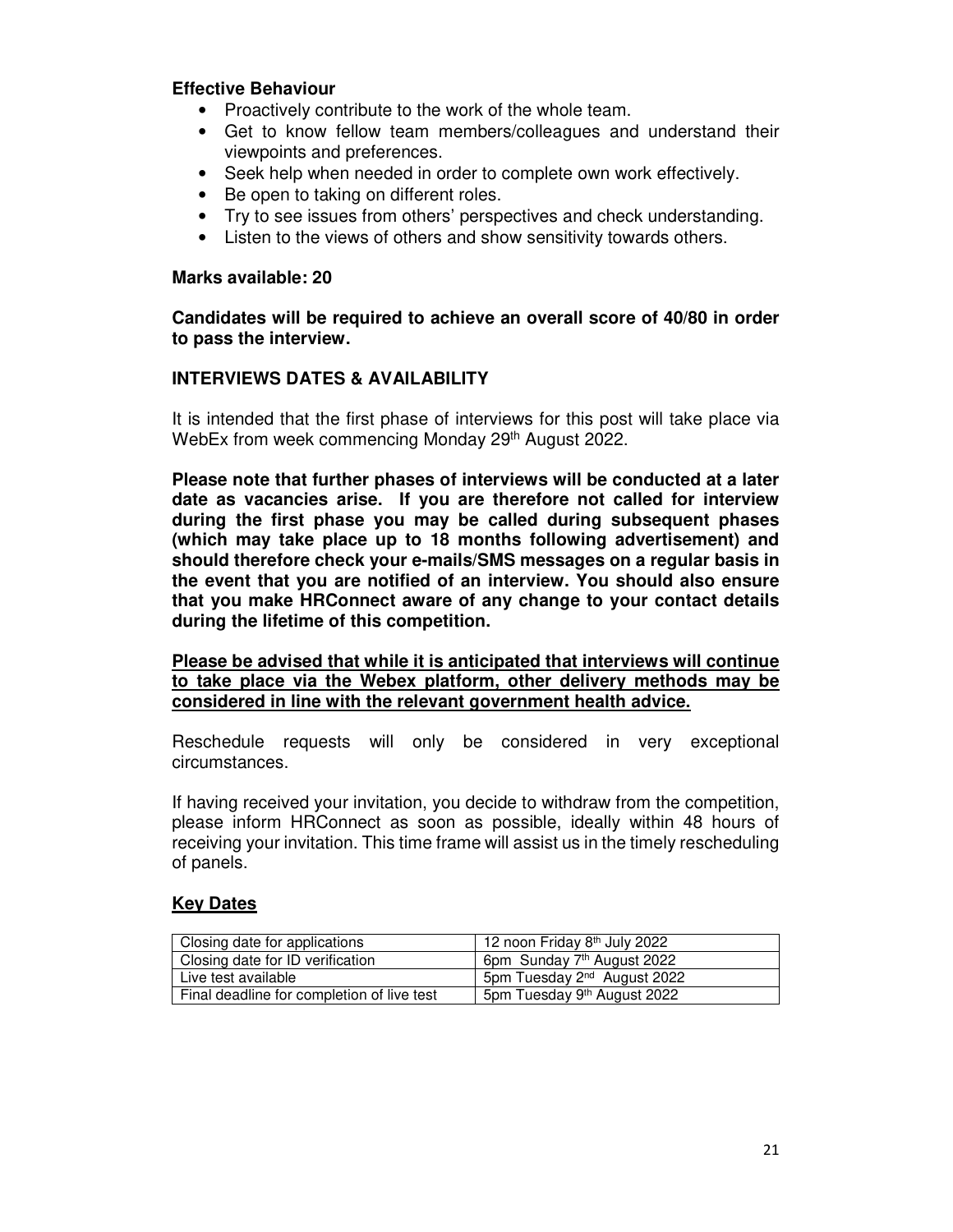## **Order of Merit**

The selection panel will assess candidates against the interview criteria. Those candidates who meet the required standard(s) and pass mark will be deemed suitable for appointment. The selection panel will then list those suitable for appointment in order of merit with the highest scoring applicant ranked first. HRConnect will allocate a candidate (or candidates) to a vacancy (or vacancies) in the order listed. **The merit list resulting from this competition will be valid for a period of up to two years.** 

Candidates will normally only receive one offer of appointment from this competition unless there are exceptional individual circumstances which would require a further offer to be made.

#### **The Merit Principle**

In accordance with the Office of the Civil Service Commissioners' Recruitment Code, appointments to the NICS are made under the 'merit principle', where the best person for any given post is selected in fair and open competition.

Further information on the Civil Service Commissioners can be found at www.nicscommissioners.org

#### **Further appointments from this competition**

Where a further position in NIPS is identified which is considered broadly similar to that outlined in this candidate information booklet, consideration will be given to filling the position from this competition.

#### **Feedback**

The Northern Ireland Civil Service is committed to ensuring that the processes used to recruit and select staff are fair and in accordance with the principles of the Civil Service Commissioners Code. We are consequently committed to providing feedback in respect of decisions taken in determining eligibility/shortlisting as well as at interview. Feedback in respect of eligibility/shortlisting will be communicated automatically to those candidates who fail to satisfy any criteria. All requests for feedback are welcome.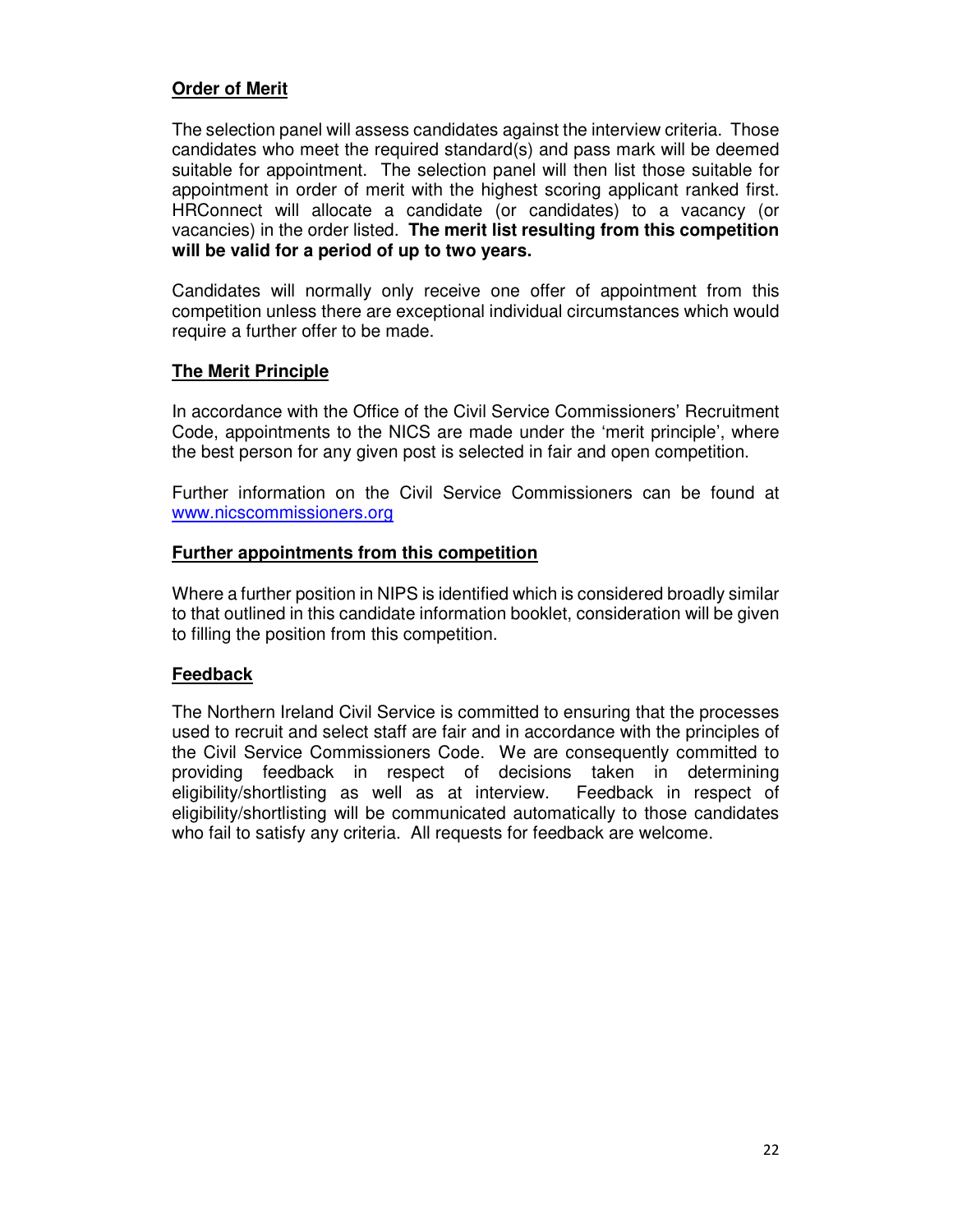# **INTERVIEW GUIDANCE FOR APPLICANTS**

## **If this is your first experience of a competence-based interview, bear in mind that it does not require you to:**

- Talk through previous jobs or appointments from start to finish;
- Provide generalised information as to your background and experience; or
- Provide information that is not specifically relevant to the competence the question is designed to test.

#### **A competence-based interview does however require you to:**

- Focus exclusively, in your responses, on your ability to fulfill the competences required for effective performance in the role; and
- Provide specific examples of your experience in relation to the required competence areas.

#### **In preparation for the interview you may wish to think about having a clear structure for each of your examples, such as:**

- Situation briefly outline the situation;
- Task what was your objective, what were you trying to achieve;
- Action what did you actually do, what was your unique contribution;
- Result what happened, what was the outcome, what did you learn.

The panel will ask you to provide specific examples from your past experience to demonstrate the range of behaviours associated with the competences being assessed. You should therefore come to the interview prepared to discuss in detail a range of examples which best illustrate your skills and abilities in each competence area. You may draw examples from any area of your work / life experiences.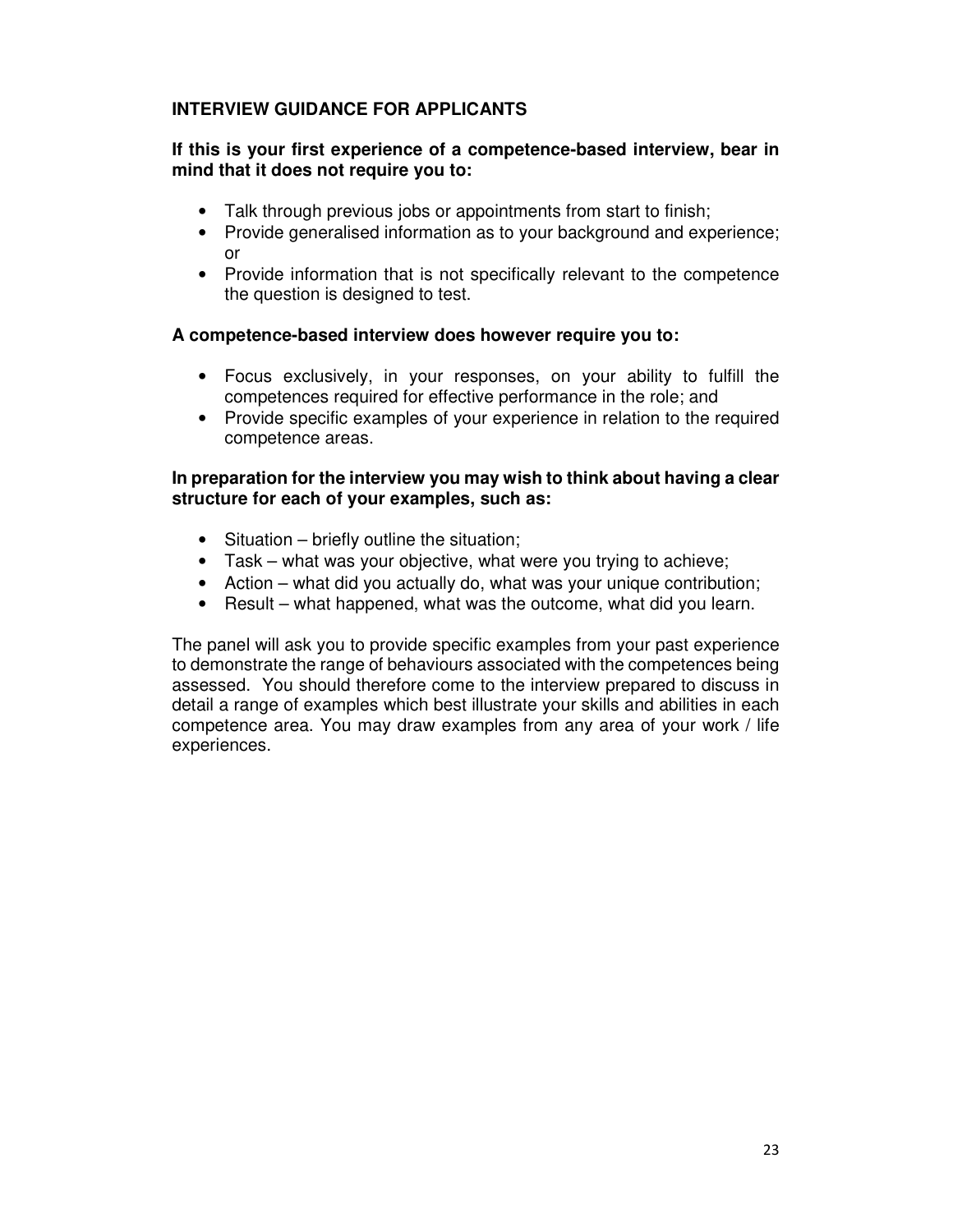# **NICSHR Privacy Notice**

NICSHR are committed to protecting your privacy. HRConnect manage job applications on behalf of NICSHR, in line with the NICSHR privacy notice available via www.nicsrecruitment.org.uk

## **Making your application**

The application form is designed to ensure that applicants provide the necessary information to determine how they meet the competition requirements and the eligibility/shortlisting criteria.

# **Guidance for Applicants**

- The space available on the application form is the same for all applicants and must not be altered.
- We will not accept CVs, letters, additional pages or any other supplementary material in place of or in addition to completed application forms.
- Applicants must not reformat application forms.
- Information in support of your application will not be accepted after the closing date for receipt of applications.
- HRConnect will not examine applications until after the closing deadline;
- Do not use acronyms, complex technical detail etc. Write for the reader who may not know your employer, your branch or your job.

# **Application Form Submission**

- **All** parts of the application form **must** be completed by the applicant before an application can be considered. Failure to do so may result in disqualification.
- All applications must be received by the advertised closing date. Late applications or applications received by fax or by email will not be accepted.
- Only online applications will be accepted.
- When completing the online application, your information is saved as you move through the pages. You may leave the application at any time, providing you have clicked on the 'Save & Continue' button. Once your application has been submitted the option to edit will no longer be available.
- Please note the session timeout for the online application is 40 minutes, if you do not save or change page within this time you will automatically be logged out and any unsaved work will be lost.
- Please do not attempt to reformat application forms as this will result in disqualification.

#### **Changes in personal circumstances**

Please ensure HRConnect are informed immediately of any changes in personal circumstances such as new contact details. It is important that HRConnect have up to date contact details for each applicant.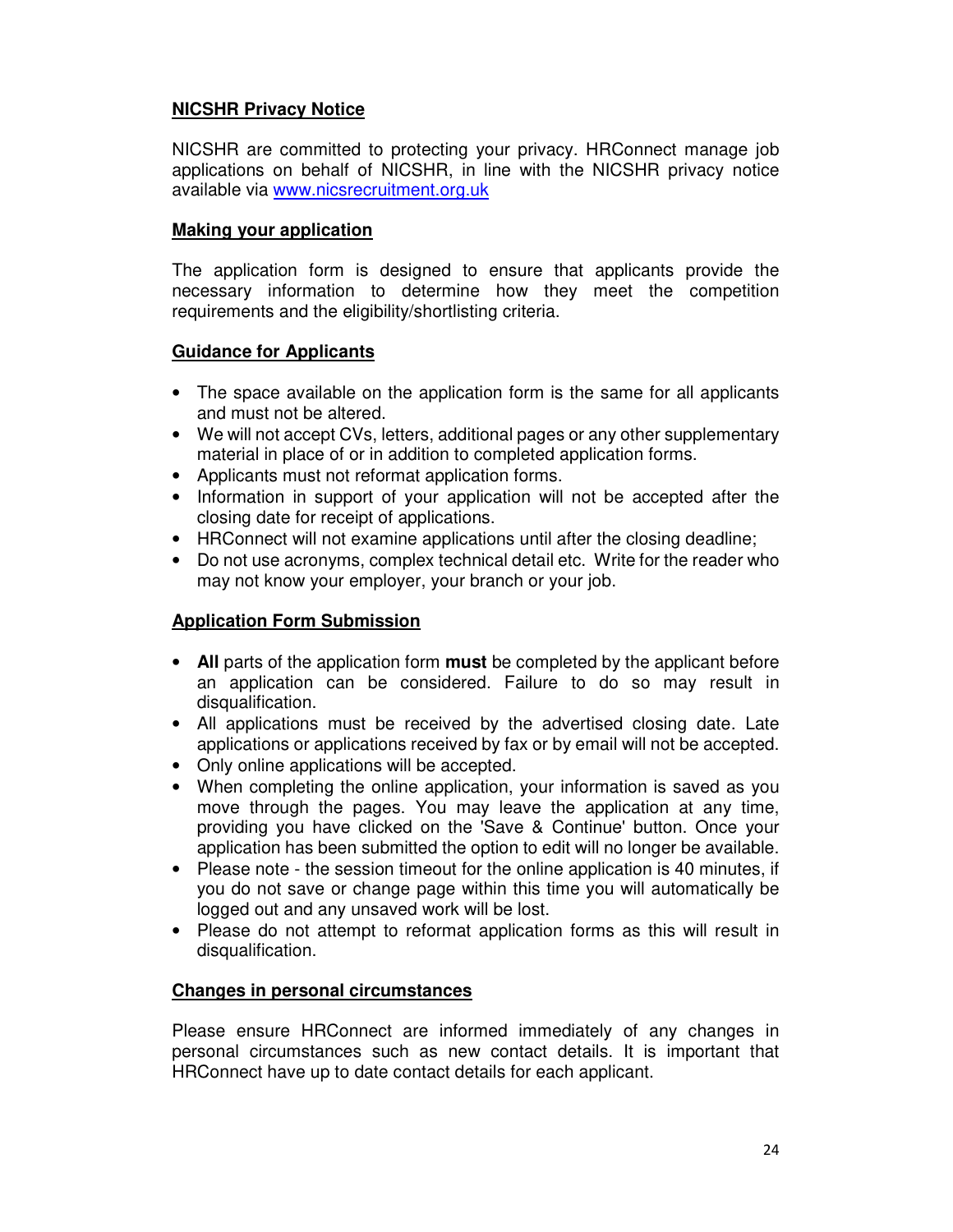## **Communication between HRConnect and you**

HRConnect will issue electronically as many competition communications as possible **(either via email or SMS)**, you should therefore check your email account (including junk mail and spam) and SMS messages to make sure that you don't miss any important communications in relation to this competition. There may, however, still be a necessity to issue some correspondence by hard copy mail.

## **Transgender Requirements**

Should you currently be going through a phase of transition in respect of gender and wish this to be taken into consideration in confidence to enable you to attend any part of the assessment process please contact HRConnect. Details of this will only be used for this purpose and do not form any part of the selection process.

## **Disability Requirements**

We will ask on the application form if you require any reasonable adjustments, due to disability, to enable you to attend any part of the assessment process. Details of any disability are only used for this purpose and do not form any part of the selection process. If you have indicated on your application that you have a disability and are successful in the selection process and are being considered for appointment, you may be required to outline any adjustments you consider necessary in order for you to take up an appointment. If you wish to discuss your disability requirements further, please contact HRConnect.

# **Equal Opportunity Monitoring Form**

Please note the Equal Opportunities monitoring section of the application form is mandatory in order to submit an application.

For guidance on completing the Monitoring Form and to read the NICS Equal Opportunities Policy Statement please refer to the DoF website: **www.finance-ni.gov.uk** 

**The Northern Ireland Civil Service is an Equal Opportunities Employer.** 

**Applications from Roman Catholics, women, young people (people under the age of 35), people with a disability and people from minority ethnic communities are particularly welcomed for this post.** 

All applications for employment are considered strictly on the basis of merit.

#### **Eligibility and Nationality Vetting Requirements**

**It is HRConnect policy that all candidates invited to attend to interview bring sufficient documentation to satisfy the eligibility and the Nationality and Vetting requirements.** Further details regarding acceptable documentation will be issued with an invitation to attend to interview.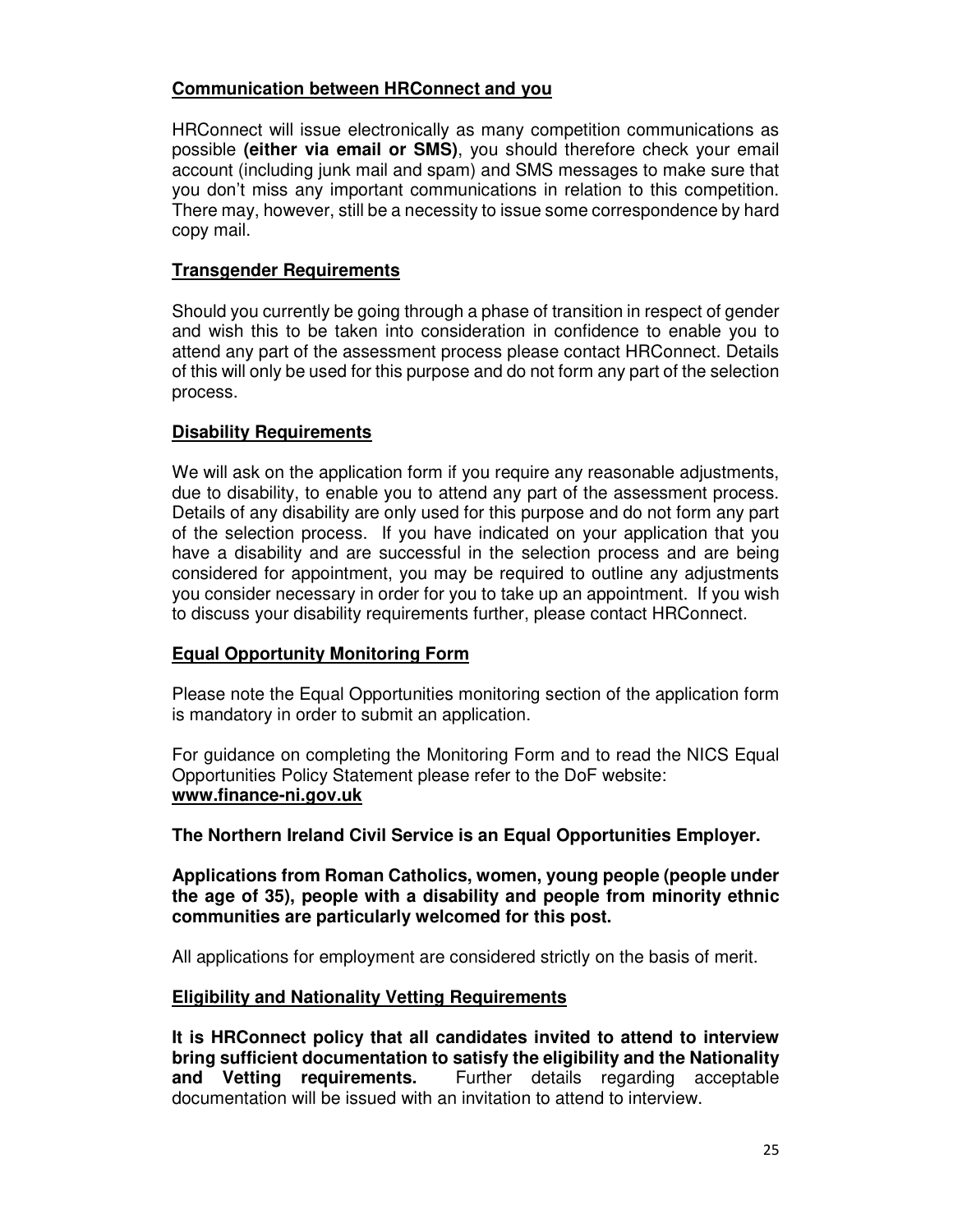You should ensure that the required documents are readily available. Failure to provide the appropriate documentation when requested will result in your application being rejected.

National of a Commonwealth country; or

(iii) National of the Republic of Ireland; or

(iv) EEA nationals with settled status under the EU Settlement Scheme; or

(v) Relevant EEA or Turkish nationals working in the Civil Service; or

(vi) Relevant EEA or Turkish nationals who have built up the right to work in the Civil Service; or

(vii) Certain family members of the relevant EEA & Turkish nationals

For candidates applying under categories  $iv - vii$  you are required to provide the following information in the Right to Work and Nationality Requirements response box in Part 1 of your application form. Failure to provide the requested information **WILL** result in your application being rejected.

Category iv – Please provide your 'Share code' in the 'Share code' field which will be used to validate your right to work in the UK. You can find further detail on obtaining your 'share code' here

Category v - Please provide your 'Share code' in the 'Share code' field which will be used to validate your right to work in the UK. You can find further detail on obtaining your 'share code' here. You are also required to provide your payroll number in the nationality response box to demonstrate that you are working in the Northern Ireland Civil Service;

Category vi - Please provide your 'Share code' in the 'Share code' field which will be used to validate your right to work in the UK. You can find further detail on obtaining your 'share code' here. Alternatively please provide confirmation in the nationality response box that you hold indefinite or limited leave to remain in the UK and that this was granted prior to 31st December 2020.

Category vii - Please provide your 'Share code' in the 'Share code' field which will be used to validate your right to work in the UK. You can find further detail on obtaining your 'share code' here. In addition, please provide evidence in the nationality response box to support your application for applying as a family member of a relevant EEA and Turkish nation. Further documentary evidence may be request from HRConnect to support this;

'Family member of the relevant EEA or Turkish nationals' means:

(i) That national's spouse\*; or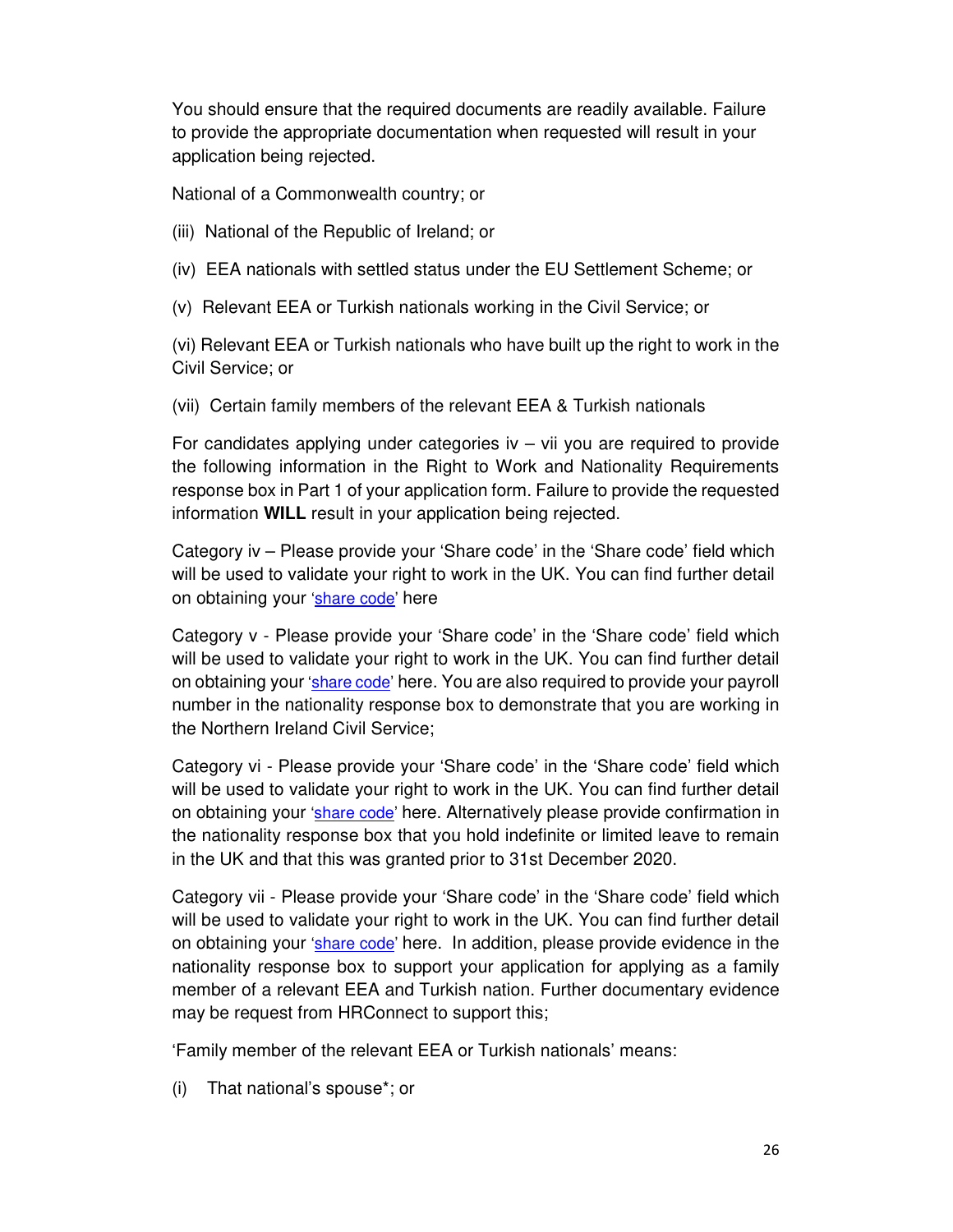(ii) A direct descendant (child, grandchild etc.) of that national or his/her spouse who is under 21 years of age or is their dependent; or

(iii) A dependent relative in the ascending line (parent, grandparent etc.) of the EEA national or his/her spouse.

\*Note: 'Spouse' does not include a party to a marriage of convenience and in the case of EEA national vocational students family members are restricted to spouses and dependent children only

Where a candidate has a right to work status which has a time limitation, ongoing checks will be in place to ensure the right to work is maintained.

Further guidance on Nationality requirements is available via www.nicsrecruitment.org.uk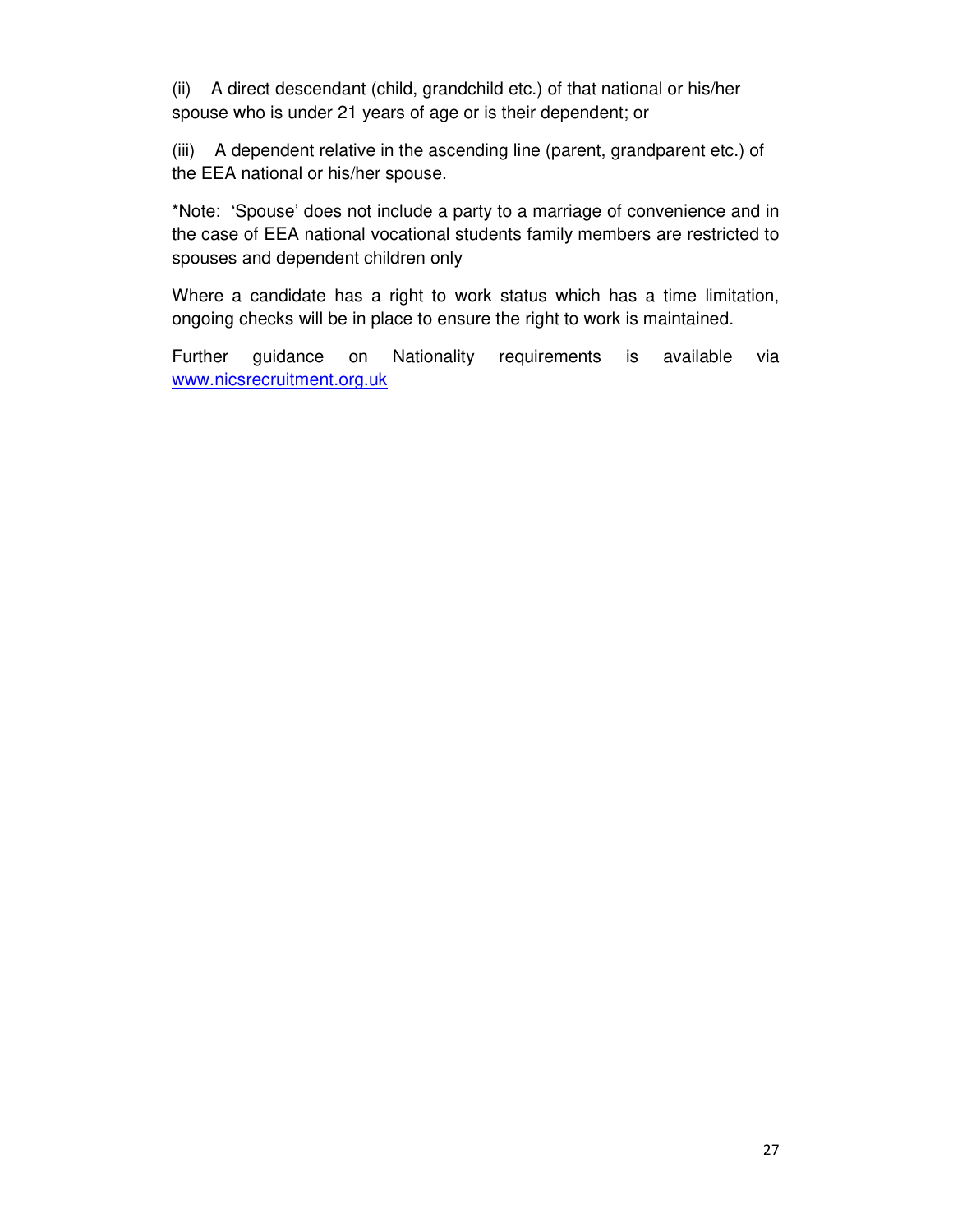# **Security**

## **1. Counter Terrorism Check (CTC)**

For NCO posts in NICS, the level of vetting is CTC. To facilitate this you will be required to provide the following:

- a) Your passport; OR
- b) A document verifying your permanent National Insurance number (e.g.P45, P60 or National Insurance card) AND your birth certificate which includes the names of your parents (long version);
- c) Other acceptable documents are listed on www.ind.homeoffice@gov.uk;
- d) A specimen signature at any assessment event and have this validated against passport, driving licence, application form etc.

Please note that this role requires CTC clearance, which would normally require 3 years' UK residency in the past 3. This is not an absolute requirement but supplementary checks may be required where individuals have not lived in the UK for the required period. This may mean that your security clearance (and therefore your appointment) will take longer or, in some cases, not be possible.

We will carry out a Criminal Record Check on all candidates through AccessNI.

#### **The category of AccessNI check required for these posts is an Enhanced Disclosure.**

For more information, the address of the AccessNI website is: http://www.accessni.gov.uk/. Those candidates who are being considered for appointment will be contacted by HRConnect, normally after interview and, will be asked to complete the AccessNI application form. This can be downloaded from the AccessNI website. Guidance notes of the completion of the form are also included on the website. Please note that a request to complete this form should not be seen as a guarantee of an offer of appointment. **Failure to complete the above form and return it within the specified time will be regarded as 'no longer interested in the position' and your application will be withdrawn.** 

The AccessNI code of practice can be found at www.nidirect.gov.uk/accessni. Criminal Record information is subject to the provision of the Rehabilitation of Offenders (NI) Order 1978.

**The Rehabilitation of Offenders (Exception) Order (NI) 1979 applies to the Northern Ireland Prison Service. You should therefore not withhold information about previous conviction, caution or fixed penalty ticket on the grounds that it is for other purposes spent under the Order. You should therefore declare ALL previous convictions, whether spent or otherwise. Please note that a criminal record will not necessarily be a bar to obtaining a position**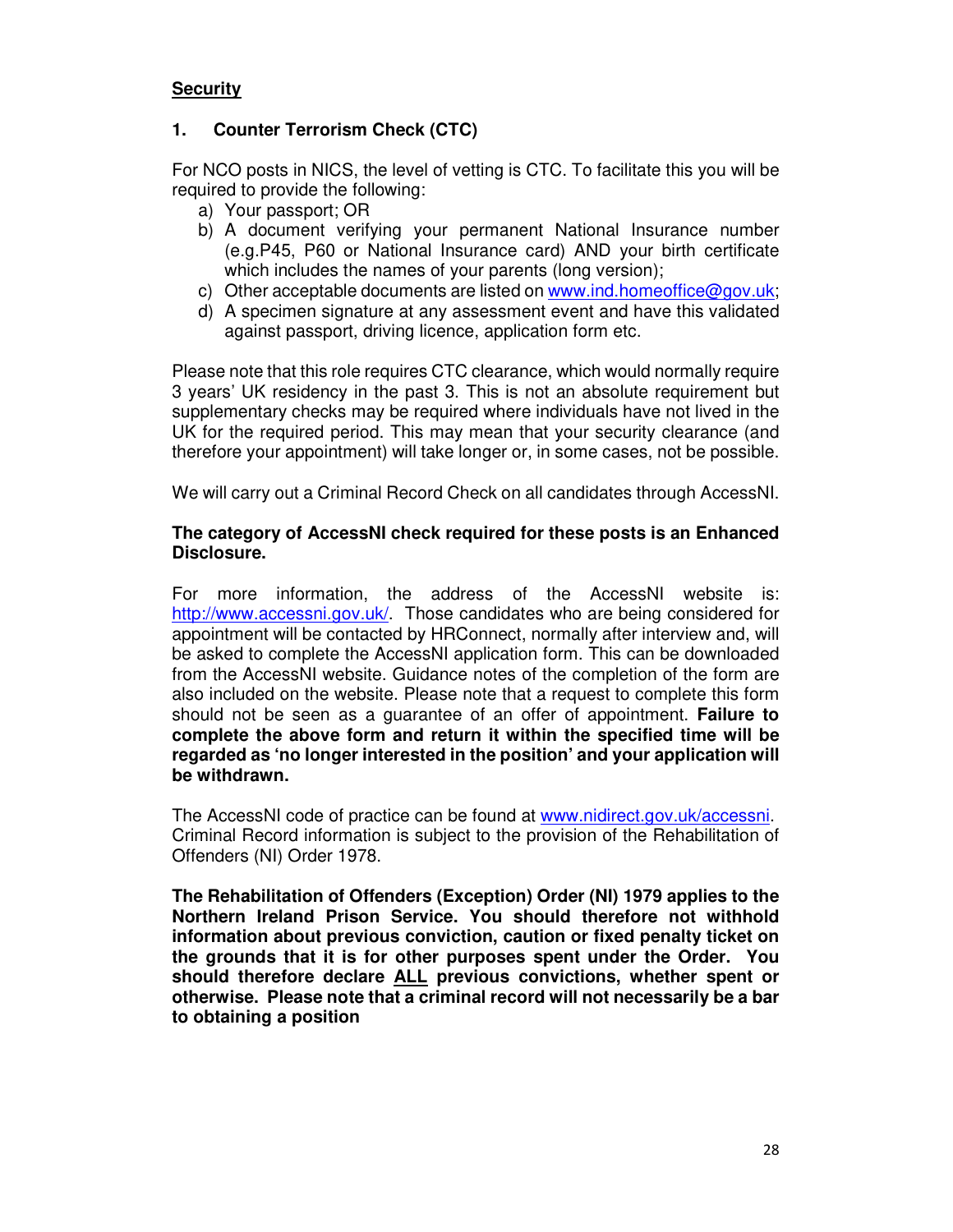# **HEALTH REQUIREMENTS**

The role of an NCO in NIPS is both physically and psychologically challenging, requiring a level of mental and physical capacity that ensures duties are carried out effectively and safely, without undue stress or risk of injury.

Activities that place a high demand on physical fitness are generally infrequent but when required they are often critical to success. The failure of an NCO to perform a given duty because of a lack of mental and/or physical capacity could have serious, even fatal consequences for the officer, his or her colleagues, prisoners and the public. Certain conditions may be incompatible with work within NIPS for example those causing sudden and unexpected loss of consciousness or dizziness or significant restriction of physical fitness or mobility. Candidates should note that a history of a significant medical condition which interferes with the functional ability to undertake the duties of the post or has the potential to put the candidate or anyone else at significant risk may be a cause for rejection but that cases will be assessed individually in compliance with relevant disability legislation.

All candidates must be physically and psychologically capable of under taking the work of an NCO. Fitness testing may be carried out by NIPS after recruitment on a periodic/regular and ongoing basis.

#### **Please note that the candidate is responsible for any costs incurred obtaining any medical reports or contact lenses if required (detailed below at Annex A). Failure to enclose the necessary reports will result in applications being returned.**

The following health standards must be met by all candidates in order for them to be deemed fit to work as an NCO:

Night Custody Officers need to be physically fit and have a standard of health such that neither their safety, the safety of their colleagues nor the safety of prisoners should be compromised.

Candidates should have a body mass index (BMI) within the range of 19-30. A BMI outside the 19-30 range may not in itself be a bar to employment unless there is an impairment of functional capacity.

Blood pressure must be within acceptable limits.

Where a candidate indicates on their health declaration that they suffer from an ongoing medical condition they are required to include with their health declaration a medical report from their GP/Consultant indicating the nature of the condition and any likely impact on functional ability to work as an NCO.

Insulin dependent diabetics may be accepted if their GP/Specialist confirms that they can demonstrate long-term stability of their diabetic control without significant hypoglycaemic episodes. An individual with a history of significant hypoglycaemic episodes may be rejected. An individual with a history of impaired awareness of hypoglycaemia may be rejected. Candidates must ask